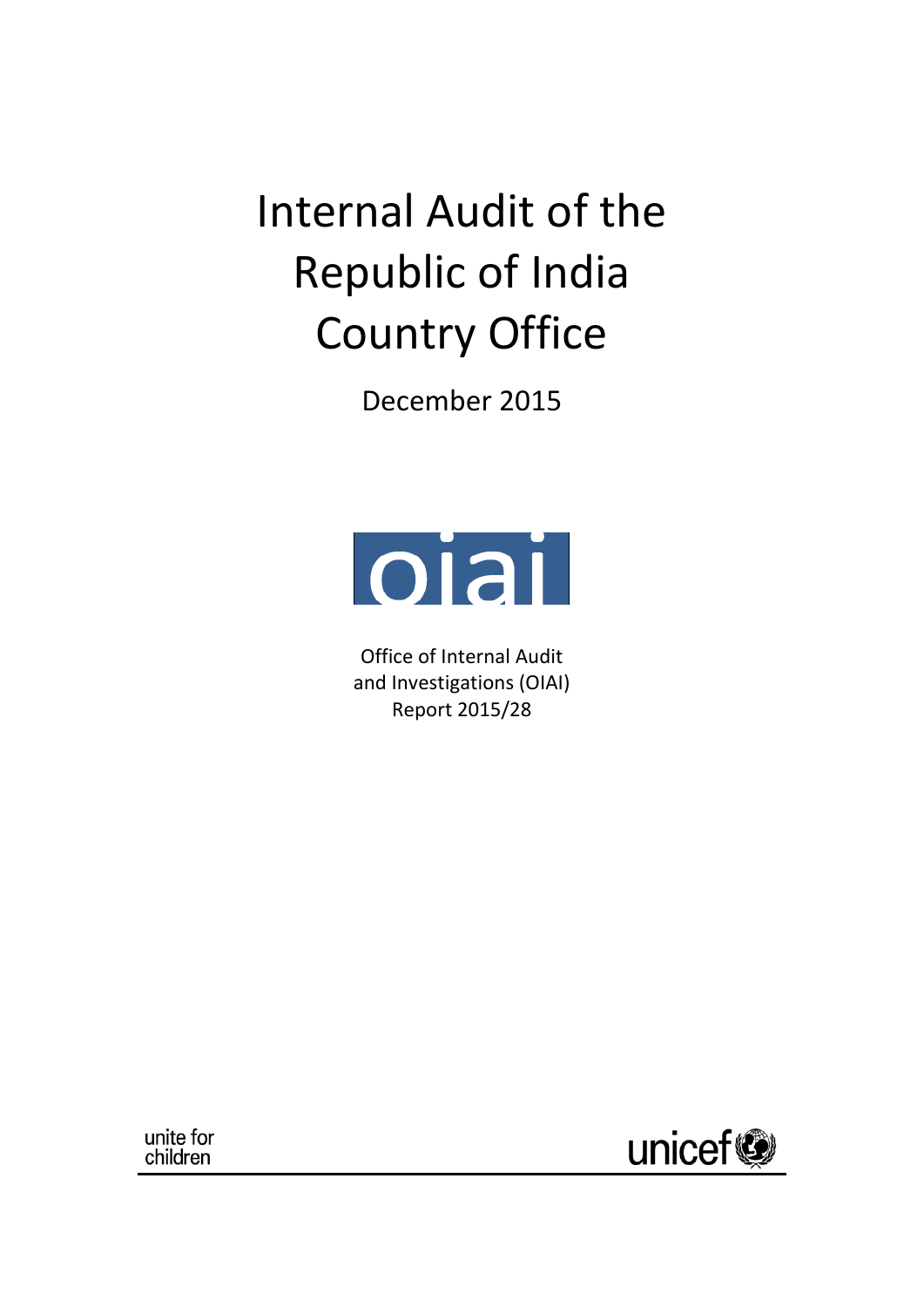# Summary

\_\_\_\_\_\_\_\_\_\_\_\_\_\_\_\_\_\_\_\_\_\_\_\_\_\_\_\_\_\_\_\_\_\_\_\_\_\_\_\_\_\_\_\_\_\_\_\_\_\_\_\_\_\_\_\_\_\_\_\_\_\_\_\_\_\_\_\_\_\_\_\_\_\_\_\_\_\_\_\_\_

The Office of Internal Audit and Investigations (OIAI) has conducted an audit of the India country office. The audit sought to assess the office's governance, programme management and operations support. The audit team visited India from 9 April to 6 May 2015. The audit covered the period from January 2014 to 9 April 2015.

The country programme for 2013-2017 consists of 10 main programme components: *Reproductive and child health*; *Child development and nutrition*; *Water, sanitation and hygiene*; *Education*; *Child protection*; *Policy, planning and evaluation*; *Disaster risk reduction*; *Advocacy and communication*; *Communication for development*; *and Programme review and monitoring.* There is also a cross-sectoral component. The total approved budget for the country programme is US\$ 750 million, of which US\$ 210 million is regular resources (RR) and US\$ 540 million was other resources (OR). RR are core resources that are not earmarked for a specific purpose, and can be used by UNICEF wherever they are needed. OR are contributions that have been made for a specific purpose such as a particular programme, strategic priority or emergency response, and may not always be used for other purposes without the donor's agreement. An office is expected to raise the bulk of the resources it needs for the country programme itself, as OR.

The country office is in the capital, New Delhi. It has 13 field offices. At the time of the audit (May 2015), it had a total workforce of 390 posts (39 international professionals, 202 national officers, and 149 general service). The total expenditures during the period 2013-2015 (May) were US\$ 221.3 million.

# Action agreed following the audit

In discussion with the audit team, the country office has agreed to take a number of measures. Two are being implemented as high priority – that is, to address issues that require immediate management attention. They are as follows.

- Strengthen oversight and quality assurance in the utilization of, and reporting on, the funds received from donors.
- Institute measures to strengthen controls over contracting, including better oversight and a stronger quality assurance review mechanism; and obtain local legal advice on its third-party contracting.

### Conclusion

Based on the audit work performed, OIAI concluded at the end of the audit that, subject to implementation of the agreed actions described, the controls and processes over the country office were generally established and functioning during the period under audit.

The India country office, the Regional Office for South Asia (ROSA) and OIAI intend to work together to monitor implementation of the measures that have been agreed.

# Office of Internal Audit and Investigations (OIAI) August 2015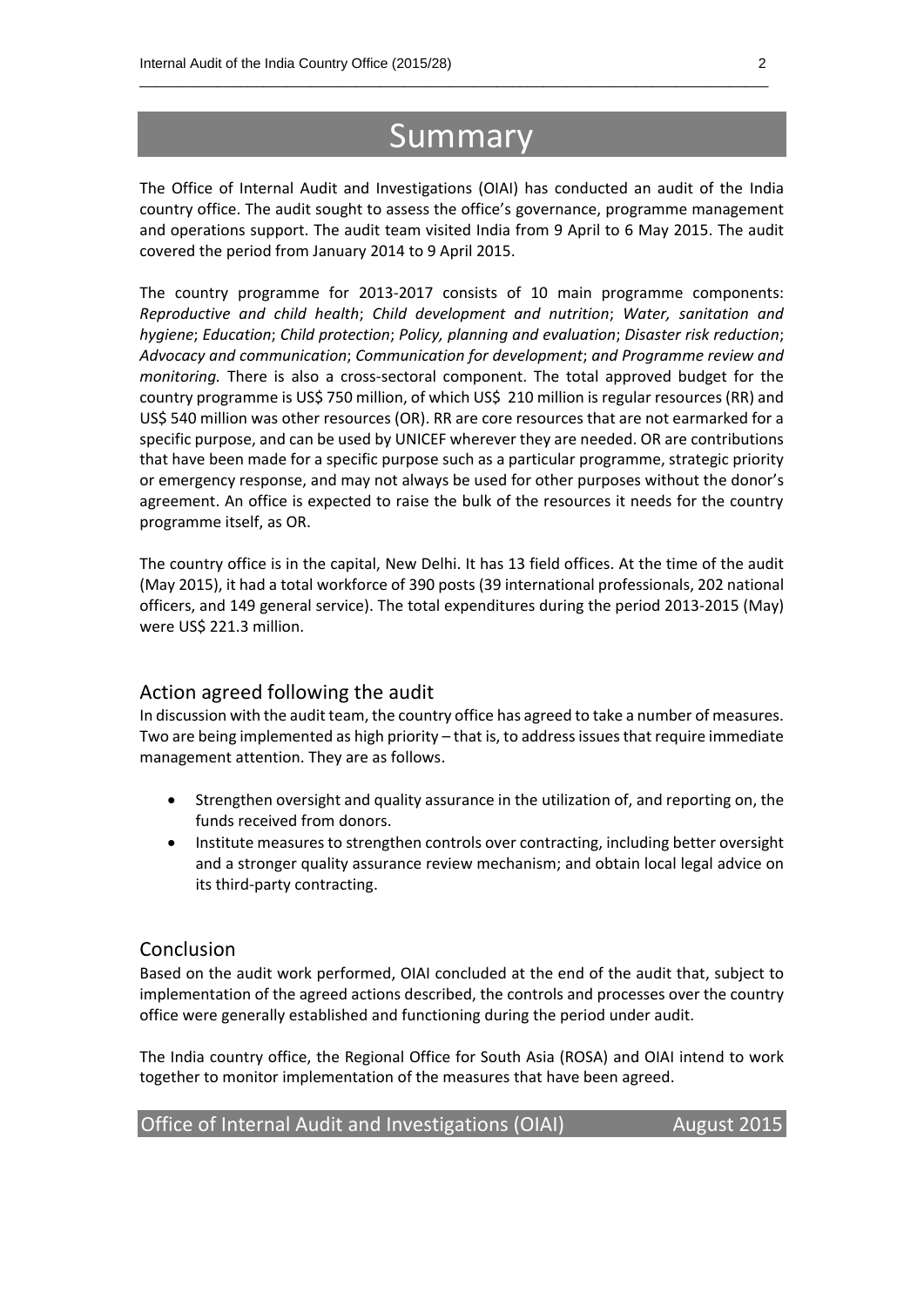# Contents

\_\_\_\_\_\_\_\_\_\_\_\_\_\_\_\_\_\_\_\_\_\_\_\_\_\_\_\_\_\_\_\_\_\_\_\_\_\_\_\_\_\_\_\_\_\_\_\_\_\_\_\_\_\_\_\_\_\_\_\_\_\_\_\_\_\_\_\_\_\_\_\_\_\_\_\_\_\_\_\_\_

| <b>Summary</b>                                                     | $\mathbf{2}$   |
|--------------------------------------------------------------------|----------------|
| <b>Objectives</b>                                                  | 4              |
| <b>Observations</b>                                                | 4              |
| Governance                                                         | 4              |
| Assignment of authorities                                          | 5              |
| <b>Country Management Team</b>                                     | 6              |
| Risk management                                                    | $\overline{7}$ |
| Office priorities                                                  | 8              |
| Human resources management                                         | 8              |
| Governance: Conclusion                                             | 10             |
| <b>Programme management</b>                                        | 11             |
| Programme mechanisms                                               | 12             |
| Availability and quality of data and information                   | 14             |
| Planning                                                           | 15             |
| Resource mobilization                                              | 17             |
| Harmonized Approach to Cash Transfers (HACT)                       | 18             |
| <b>Programme Cooperation Agreements</b>                            | 21             |
| Donor reporting                                                    | 22             |
| Programme management: Conclusion                                   | 22             |
| <b>Operations support</b>                                          | 23             |
| Vendor master records                                              | 24             |
| Processing of cash transfer payments                               | 25             |
| Service procurement                                                | 27             |
| Information and communication technology                           | 29             |
| <b>Business continuity</b>                                         | 31             |
| Operations support: Conclusion                                     | 31             |
| Annex A: Methodology, and definition of priorities and conclusions | 32             |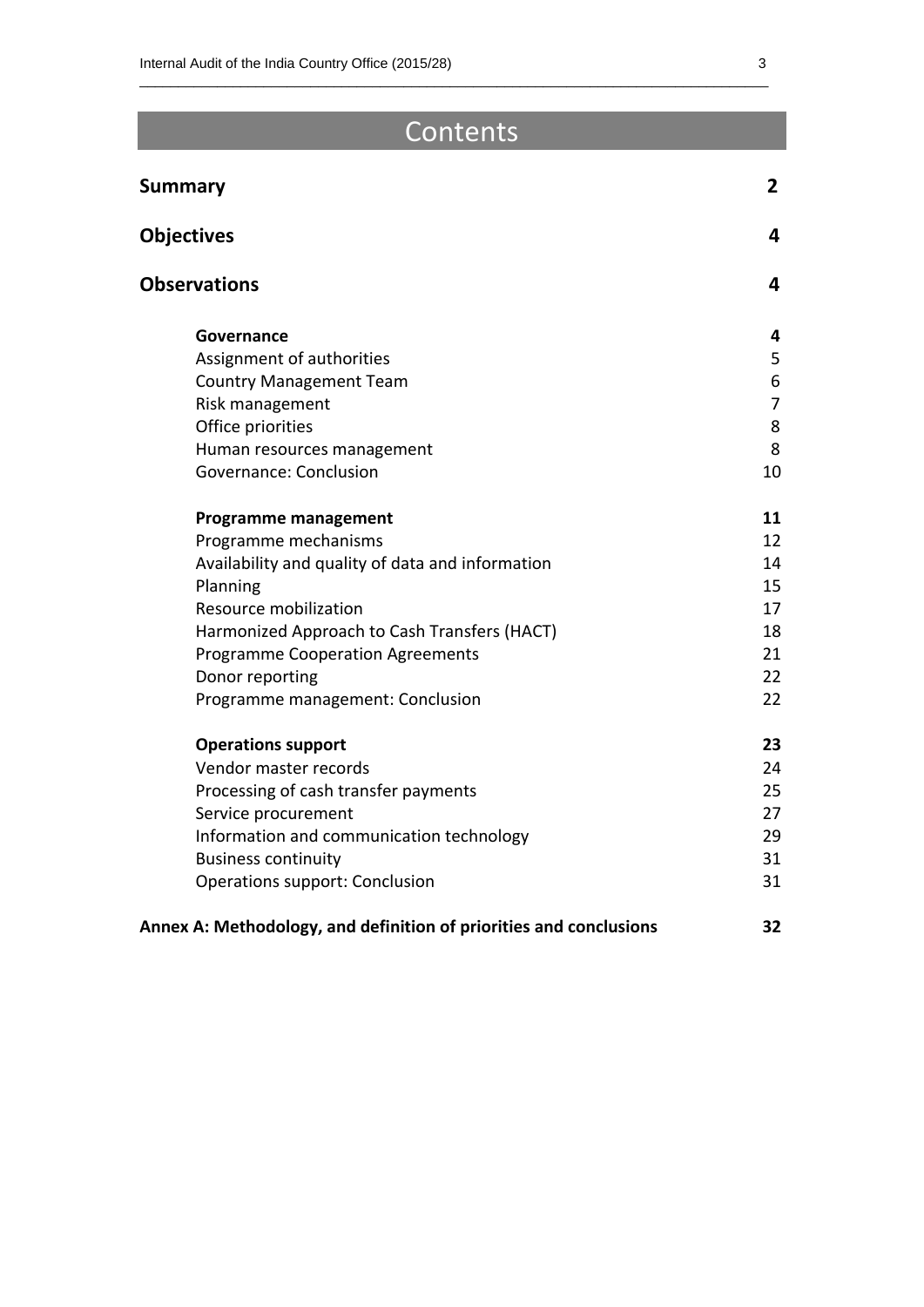# **Objectives**

\_\_\_\_\_\_\_\_\_\_\_\_\_\_\_\_\_\_\_\_\_\_\_\_\_\_\_\_\_\_\_\_\_\_\_\_\_\_\_\_\_\_\_\_\_\_\_\_\_\_\_\_\_\_\_\_\_\_\_\_\_\_\_\_\_\_\_\_\_\_\_\_\_\_\_\_\_\_\_\_\_

The objective of the country-office audit is to provide assurance as to whether there are adequate and effective controls, risk-management and governance processes over a number of key areas in the office.

The audit observations are reported upon under three headings: governance, programme management and operations support. The introductory paragraphs that begin each of these sections explain what was covered in that particular area, and between them define the scope of the audit.

# Audit observations

# 1 Governance

In this area, the audit reviews the supervisory and regulatory processes that support the country programme. The scope of the audit in this area includes the following:

- **Supervisory** structures, including advisory teams and statutory committees.
- **Identification** of the country office's priorities and expected results and clear communication thereof to staff and the host country.
- **Staffing structure** and its alignment to the needs of the programme.
- **Human-resources management.** This includes recruitment, training and staff entitlements and performance evaluation.
- **Performance measurement**, including establishment of standards and indicators to which management and staff are held accountable.
- **Delegation** of authorities and responsibilities to staff, including the provision of necessary guidance, holding staff accountable, and assessing their performance.
- **Risk management**: the office's approach to external and internal risks to achievement of its objectives.
- **Ethics**, including encouragement of ethical behaviour, staff awareness of UNICEF's ethical policies and zero tolerance of fraud, and procedures for reporting and investigating violations of those policies.

All the above areas were covered in this audit.

 $\overline{a}$ 

The audit found that controls were functioning well over a number of areas. The office had prepared a training plan for staff development in 2014 and 2015 and followed up the implementation of the plan. It had also systematically monitored staff performance. The completion rate for staff performance assessments 2014 had been 99 percent, while that for phase one for 2015 was 80 percent. The office was in the process of conducting a staff capacity assessment as part of the mid-term review.

At the time of the audit (May), the office had begun to prepare an action plan to strengthen those areas that were identified for improvement in 2014 global staff survey.<sup>1</sup> The office had

 $1$  UNICEF's Global Staff Survey, first launched in 2008, is an exercise to increase understanding between staff and management by gathering opinion on a range of staff-related issues, including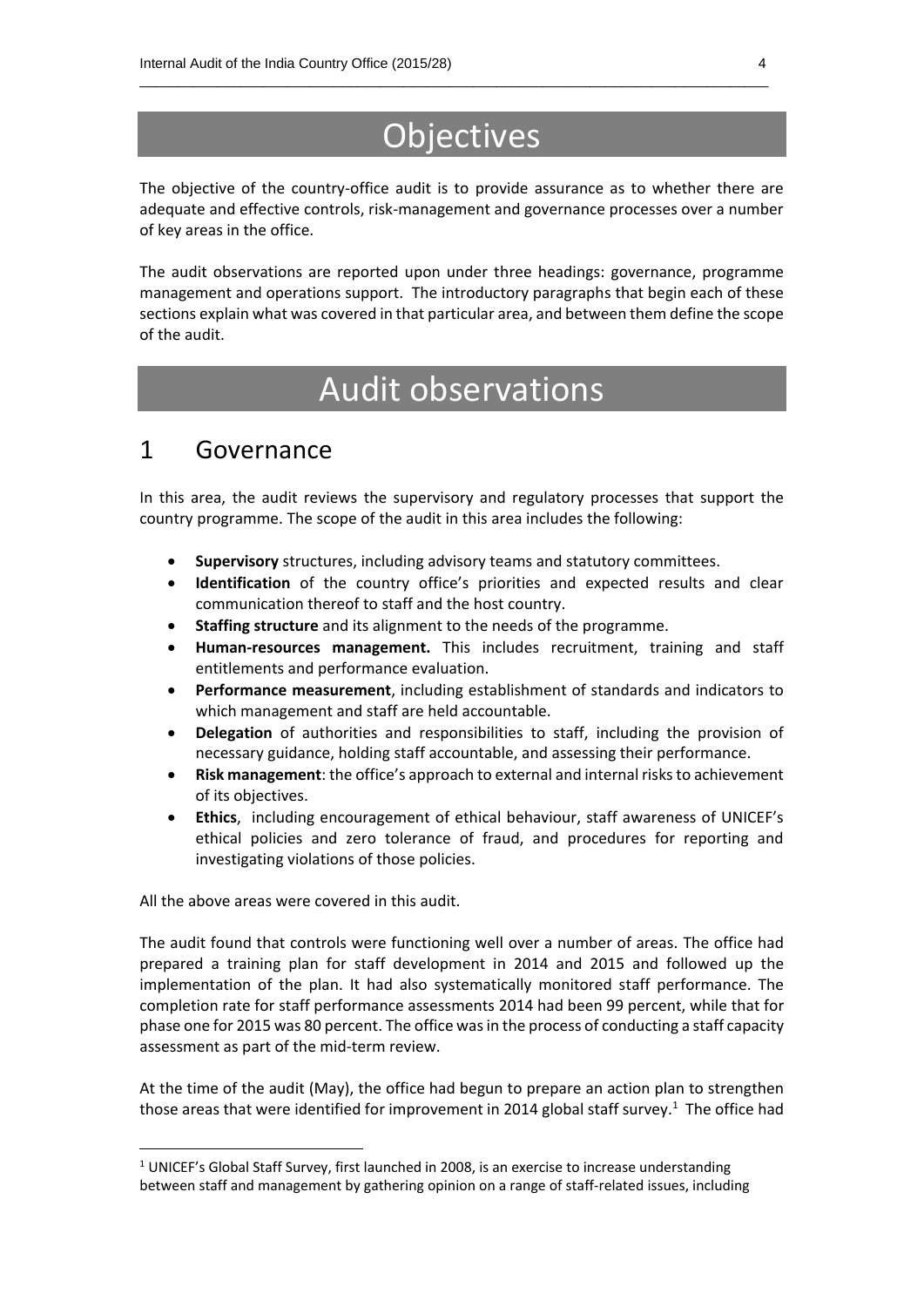invited all staff to participate in the preparation of the action plan and assigned a specific committee to finalise the plan and follow up on itsimplementation. Twenty-six staff members were required to complete the online training on integrity and awareness and a further 339 were recommended to; all but four had done so (although those four were amongst those for whom it was mandatory).

\_\_\_\_\_\_\_\_\_\_\_\_\_\_\_\_\_\_\_\_\_\_\_\_\_\_\_\_\_\_\_\_\_\_\_\_\_\_\_\_\_\_\_\_\_\_\_\_\_\_\_\_\_\_\_\_\_\_\_\_\_\_\_\_\_\_\_\_\_\_\_\_\_\_\_\_\_\_\_\_\_

However, the audit also noted a number of areas where governance process could be strengthened.

### Assignment of authorities

Each office is required to maintain a manual Table of Authority (ToA), setting out the authorities delegated to each staff member. The Representative should review the ToA periodically (preferably quarterly) to confirm its continued accuracy and appropriateness. The ToA should be reflected in the roles assigned within UNICEF's management system, VISION (from Virtual Integrated System of Information), which was introduced in January 2012. Resource mobilization, budgeting, programming, spending and reporting are all recorded in VISION, along with other functions that support programme implementation and operations.

Representatives approve the provisioning of VISION user IDs and their corresponding roles, using the guidelines in UNICEF Financial and Administrative Policy No. 1: *Internal Controls and its supplements*. An understanding of these roles, and the responsibilities assigned to staff, is essential in approving role assignments. A key requirement is to ensure, as far as possible, adequate segregation of duties, so that no single staff member can carry out a whole process (for example ordering, receiving and payment) without checks and balances.

The office regularly updated its ToA to reflect changes in staffing. The office had formally notified staff members of the authorities delegated to them and the staff had acknowledged awareness of the associated accountabilities. The office had assigned roles to staff members, mapped these roles in VISION and updated them as and when needed. In addition, the representative had delegated authorities to staff as authorizing, purchase-order releasing, receiving, certifying, approving and paying officers.

However, the audit noted the following.

**.** 

*Alignment of roles with staff functions:* Some roles assigned to staff members were not aligned with their functional responsibilities. For example, purchase order (PO) release L2 role was assigned to 13 programme staff and, as a result, programme (non-procurement) staff could release POs in VISION. The programme L2 role was assigned to four operations staff and the programme L3 role was assigned to one operations staff member. This meant that nonprogramme staff could perform programme functions, including approval and liquidation of direct cash transfers (DCTs) in VISION.

*Segregation of roles:* Some roles were not adequately segregated. For example, a staff member had been assigned PO release L2 role, and at the same time also had that of a receiving officer. The staff member could thus acknowledge the receipt of goods and services even if they were not in accordance with the specifications in the PO – which they could

internal relationships and communications, transparency and accountability, work/life balance and efficiency. All staff are invited to participate; the responses are confidential, and the results are anonymized.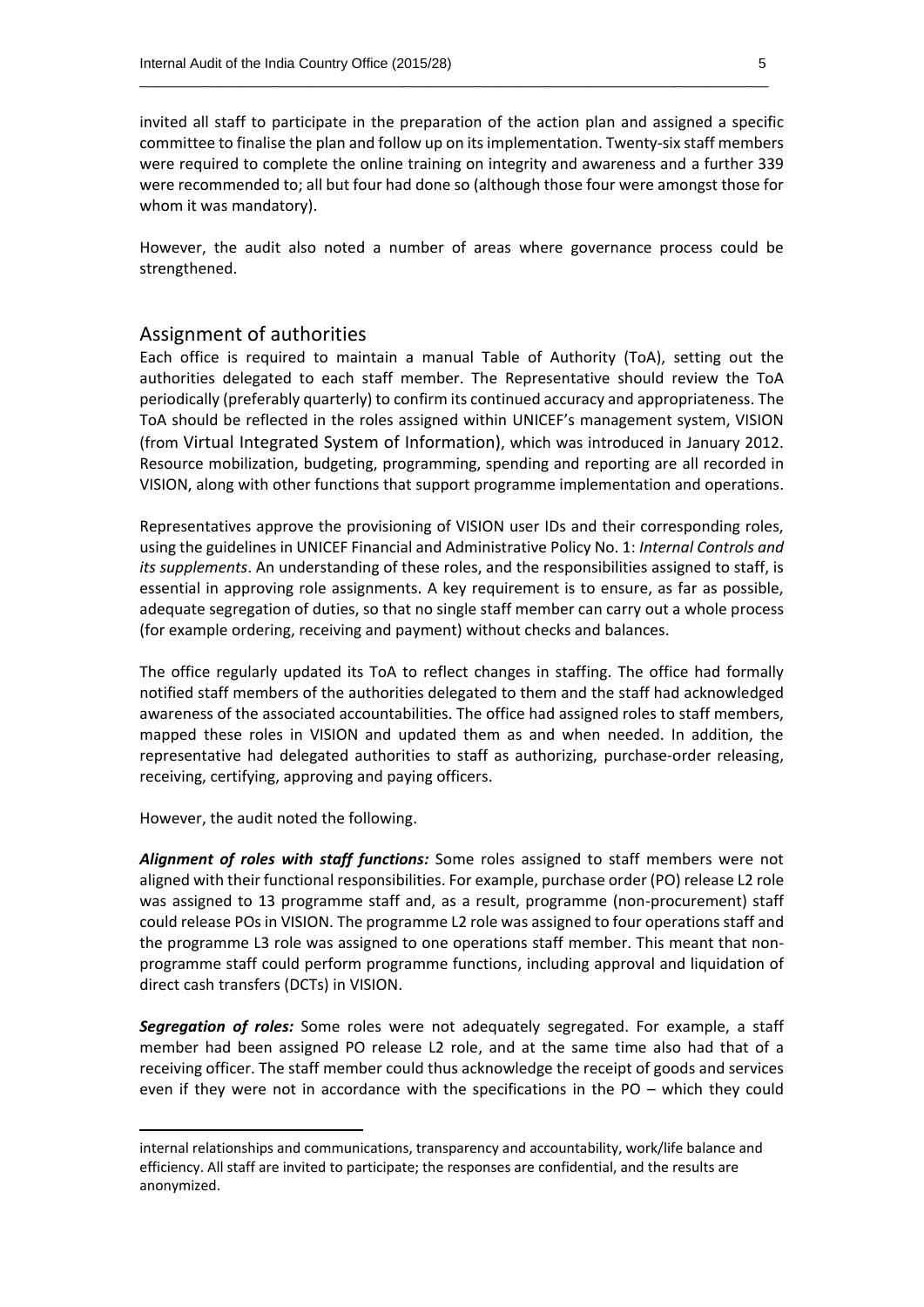originally have raised. Also, bank reconciliation had been assigned to a staff member who had been assigned the travel administrator and the accounts receivable L1 roles as well. As such, abnormal receipts and travel transactions posted by the staff member could remain undetected during the bank reconciliation.

\_\_\_\_\_\_\_\_\_\_\_\_\_\_\_\_\_\_\_\_\_\_\_\_\_\_\_\_\_\_\_\_\_\_\_\_\_\_\_\_\_\_\_\_\_\_\_\_\_\_\_\_\_\_\_\_\_\_\_\_\_\_\_\_\_\_\_\_\_\_\_\_\_\_\_\_\_\_\_\_\_

*Recording of roles in VISION:* Some roles registered in VISION did not match the approved ToA. For example, the authorizing role had been delegated to finance and human resources managers, but this delegation was not registered in VISION. The approving role had been delegated to the chief of human resources and the chief of supply and procurement, but again, this was not registered in VISION. The audit found several other examples. (In contrast, the paying role had been registered to a staff member in VISION although the Representative had not delegated it to them.)

*Signatory panel:* The bank signatory (paying officer) panel was maintained by the country office and had been updated for staff changes as and when needed. However, four of the 11 bank signatories or paying officers who signed cheques and bank transfer letters to effect payments from the UNICEF bank account, had not acknowledged awareness of accountability and acceptance of delegation.

**Agreed action 1 (medium priority):** The office agrees to:

- i. Periodically review the delegated authorities and the mapping of functional roles in VISION to ensure adequate segregation of duties and alignment of roles with staff functions.
- ii. Periodically review the registration of the table of authorities and the functional roles in VISION to ensure consistency with the delegated authorities and assigned roles.
- iii. Secure acknowledgement by the signatory panel members on their awareness of accountability and acceptance of delegation.

Staff responsible for taking action: Deputy Representative, Operations; APPROVA focal Point; ZVISA focal Point

Date by which action will be taken: August 2015

### Country Management Team

The Country Management Team (CMT) held three meetings in 2014. It had clearly defined terms of reference (ToR). Programme and operations staff, including the field offices, were represented fairly, as was the staff association. However, the general service staff were not represented.

The audit reviewed the minutes of the CMT and noted that it had not consistently reviewed important programme and operations matters, including (but not limited to) management indicators and resource mobilization strategy. Neither did the minutes show consistent review of key action points from previous CMT meetings, as specified in its ToR. The office said that management indicators and programme implementation were reviewed in the monthly programme and operations meetings. The audit reviewed the minutes of four meetings of each type and found that key programme and operations indicators were indeed reviewed during these meetings. However, the status of programme implementation had not been adequately covered; moreover the key points from these meetings had not been presented to the CMT, which is the body ultimately charged with reviewing progress and advising the Representative.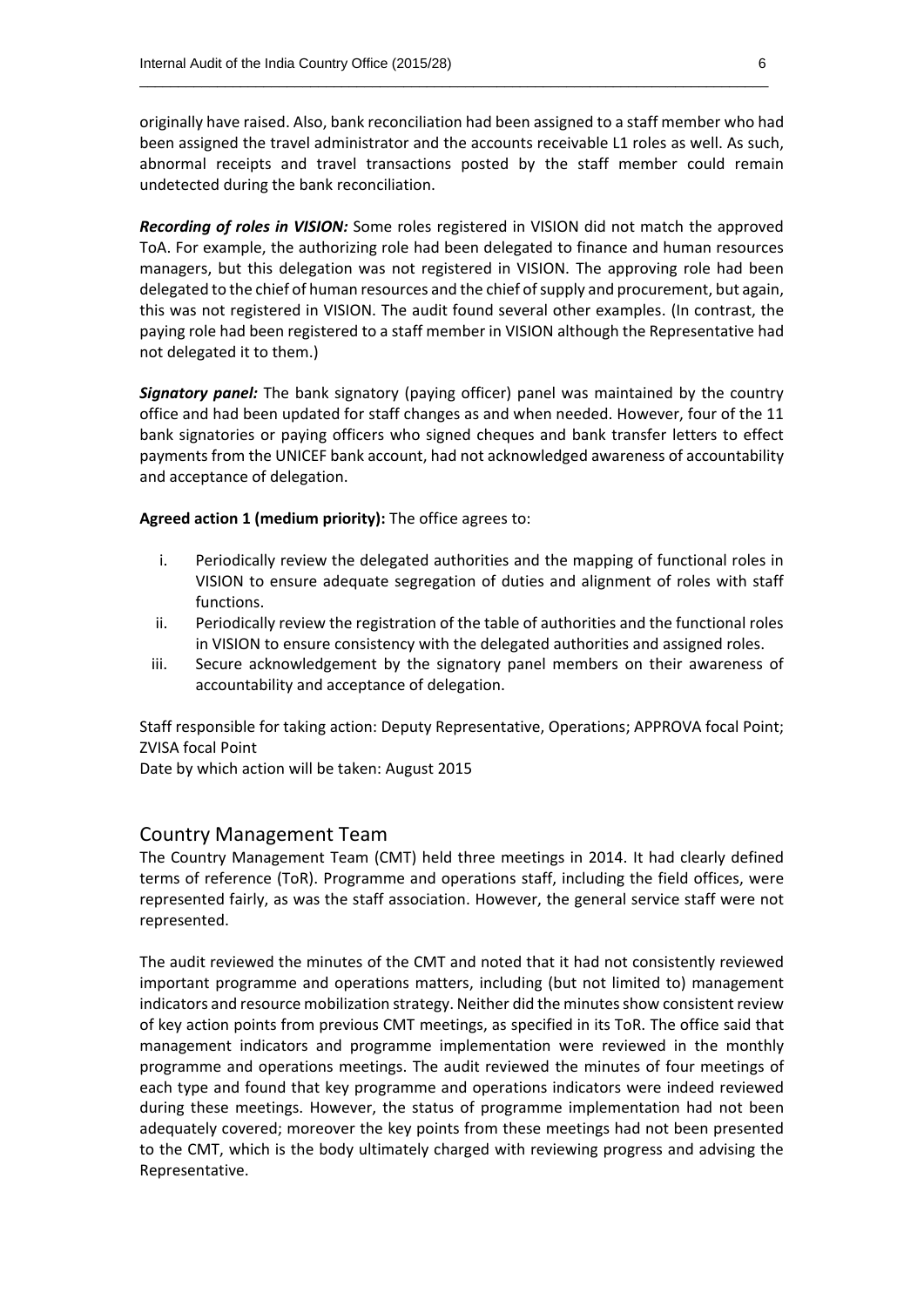The audit also noted that the CMT did not always establish action points to address the issues brought up in its meetings. Where it did do so, the staff member responsible and the deadline for taking the action were not specified. Further, the action points were not systematically followed up, nor did the CMT keep abreast on the status of their implementation. The office stated that it had started to follow-up on the CMT action points since March 2015.

\_\_\_\_\_\_\_\_\_\_\_\_\_\_\_\_\_\_\_\_\_\_\_\_\_\_\_\_\_\_\_\_\_\_\_\_\_\_\_\_\_\_\_\_\_\_\_\_\_\_\_\_\_\_\_\_\_\_\_\_\_\_\_\_\_\_\_\_\_\_\_\_\_\_\_\_\_\_\_\_\_

**Agreed action 2 (medium priority):** The office agrees to strengthen the functioning of the Country Management Team (CMT) by making sure that:

- i. The general service staff are represented in the CMT.
- ii. Action points with assigned staff and deadlines are established and systematically followed up to address issues identified during the CMT meetings.
- iii. The CMT is adequately briefed on the progress and results of programme implementation.

Staff responsible for taking action: Representative; Chief, Policy, Planning and Evaluation; Deputy Representative, Programme

Date by which action will be taken: December 2015

## Risk management

Offices are expected to regularly assess risks and implement relevant mitigating controls. Under UNICEF's Enterprise Risk Management (ERM) policy, they should perform a Risk and Control Self-Assessment (RCSA). The RCSA is a structured and systematic process for the assessment of risks to office's objectives and planned results, and the incorporation of action to manage those risks into workplans and work processes. The risks and their mitigation measures are recorded in a risk and control library.

The office had conducted systematic risk assessments in both 2014 and 2015, had developed corresponding action plans, and had followed up the status of their implementation. The 2015 assessment had identified 21 risks in 11 risk categories. Two were assessed as high risk, under the risk categories of fundraising and external stakeholder relations, and natural disasters and epidemics.

However, the office did not ensure the involvement of all staff in the RCSA exercise. Only the chiefs of sections, the chiefs of field office and the operations officers in the 13 field offices participated. In addition, the office did not adequately document the RCSA process and update the risk and control library to maintain an inventory of all identified risks that could be used in future risk assessments.

### **Agreed action 3 (medium priority):** The office agrees to:

- i. Involve staff at all levels in the Risk and Control Self-Assessment (RCSA) process.
- ii. Establish measures to adequately document the RCSA process.
- iii. Update its risk and control library with an inventory of risks identified during the RCSA.

Staff responsible for taking action: Deputy Representative, Operations Date by which action will be taken: January 2016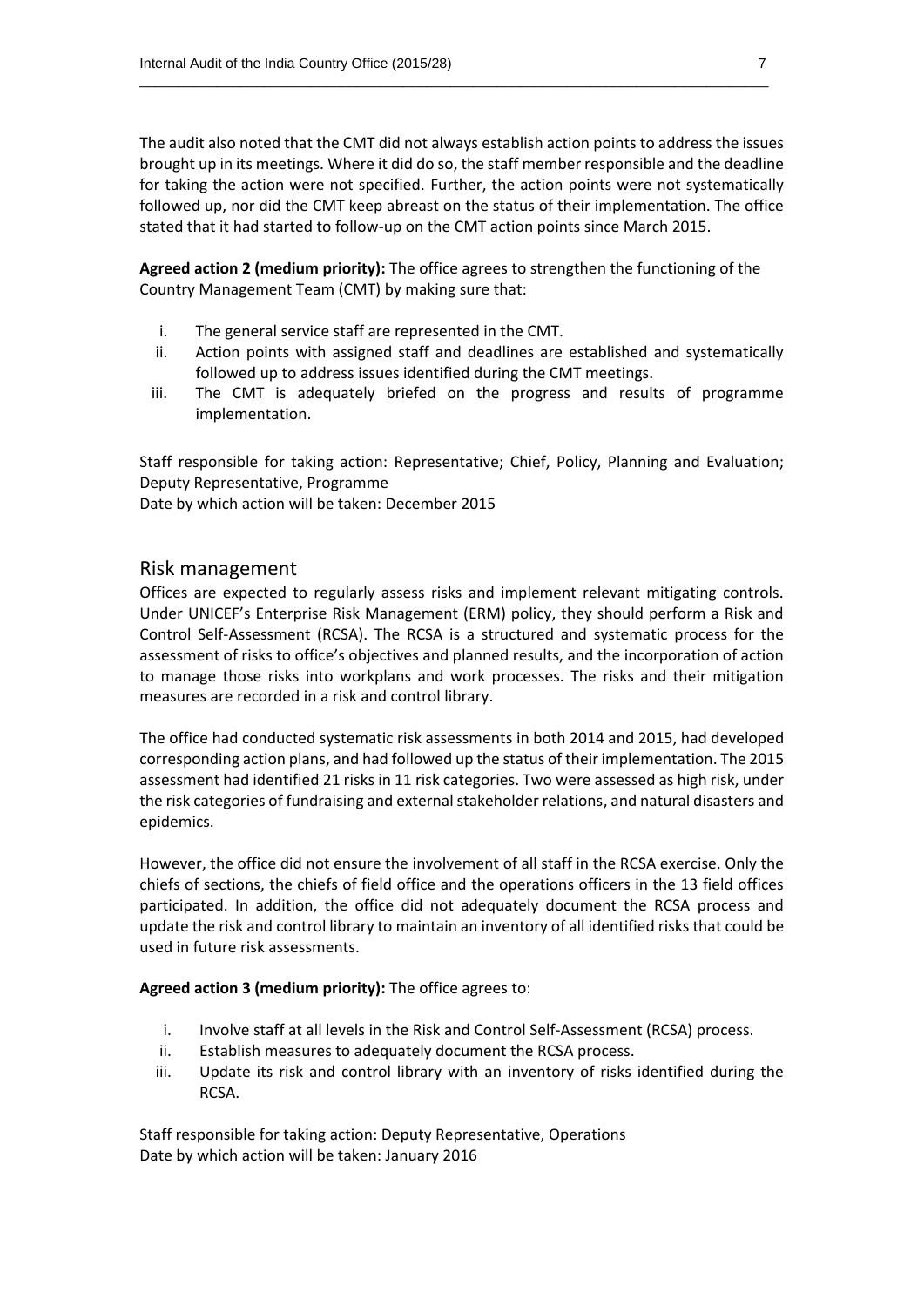# Office priorities

Offices are expected to set priorities, assign responsibilities to staff members, periodically monitor their performance against those responsibilities, and review overall achievement of the office's priorities through the use of performance indicators.

\_\_\_\_\_\_\_\_\_\_\_\_\_\_\_\_\_\_\_\_\_\_\_\_\_\_\_\_\_\_\_\_\_\_\_\_\_\_\_\_\_\_\_\_\_\_\_\_\_\_\_\_\_\_\_\_\_\_\_\_\_\_\_\_\_\_\_\_\_\_\_\_\_\_\_\_\_\_\_\_\_

The office had identified its priorities for 2014 and 2015 in its rolling management plans (RMPs). For each priority, it set the expected results/targets, assigned the responsible staff, and identified the performance indicators. However, the identification of the priorities was not fully risk-informed. For example, the office had identified funding and external stakeholder relations as medium risk in its 2014 RCSA exercise (see previous observation, *Risk management*), and escalated it to high risk in its 2015 RCSA. However, the office had not included funding and external stakeholder relations as one of its management priorities for 2014 and 2015.

Moreover, some key priorities were not embedded in staff performance planning. For example, the office had set improved programme monitoring and HACT<sup>2</sup> as priorities for 2014; and assigned these priorities to some staff members. However these priorities were not clearly articulated in the 2014 performance plans of the assigned staff.

**Agreed action 4 (medium priority):** The office agrees to:

- i. Revisit its priorities for 2015, taking into account the risks identified in the risk and control self-assessment.
- ii. Include key priorities in the performance plans of assigned staff.

Staff responsible for taking action: Deputy Representative, Operations Date by which action will be taken: 15 October 2015

#### Human resources management

**.** 

Selecting staff in an effective, efficient, fair and transparent manner is a critical function that has a significant impact on UNICEF's ability to deliver results for children. In view of this, the executive directive CF/EXD/2009-008 (updated CF/EXD/2013-004) sets out the provisions for the selection of staff members aimed to place the right person in the right job in the quickest possible time. Country offices are expected to also ensure that staff have the knowledge and skills required to support the implementation of the country programme and achievement of planned results. The audit reviewed the recruitment process and noted the following.

*Recruitment plan:* At the time of the audit (April 2015), the office had 47 posts to fill, of which eight were international professional (IP), 24 national officers (NO) and 15 general service (GS). The office had a table showing the status of recruitment and updated it regularly. However, it had no recruitment plan for the vacant posts and had not set management indicators/target dates for measuring performance of recruitment activities. Instead, the HR unit initiated recruitments for vacant posts based on requests from the hiring sections. These requests were approved by the Representative, but not against an overall plan.

*Recruitment by third-party contractor:* In view of the number of applicants, the office had outsourced the shortlisting process to a contractor for the recruitment of national staff in

 $<sup>2</sup>$  HACT is the Harmonized Approach to Cash Transfers. See observation on p18 below.</sup>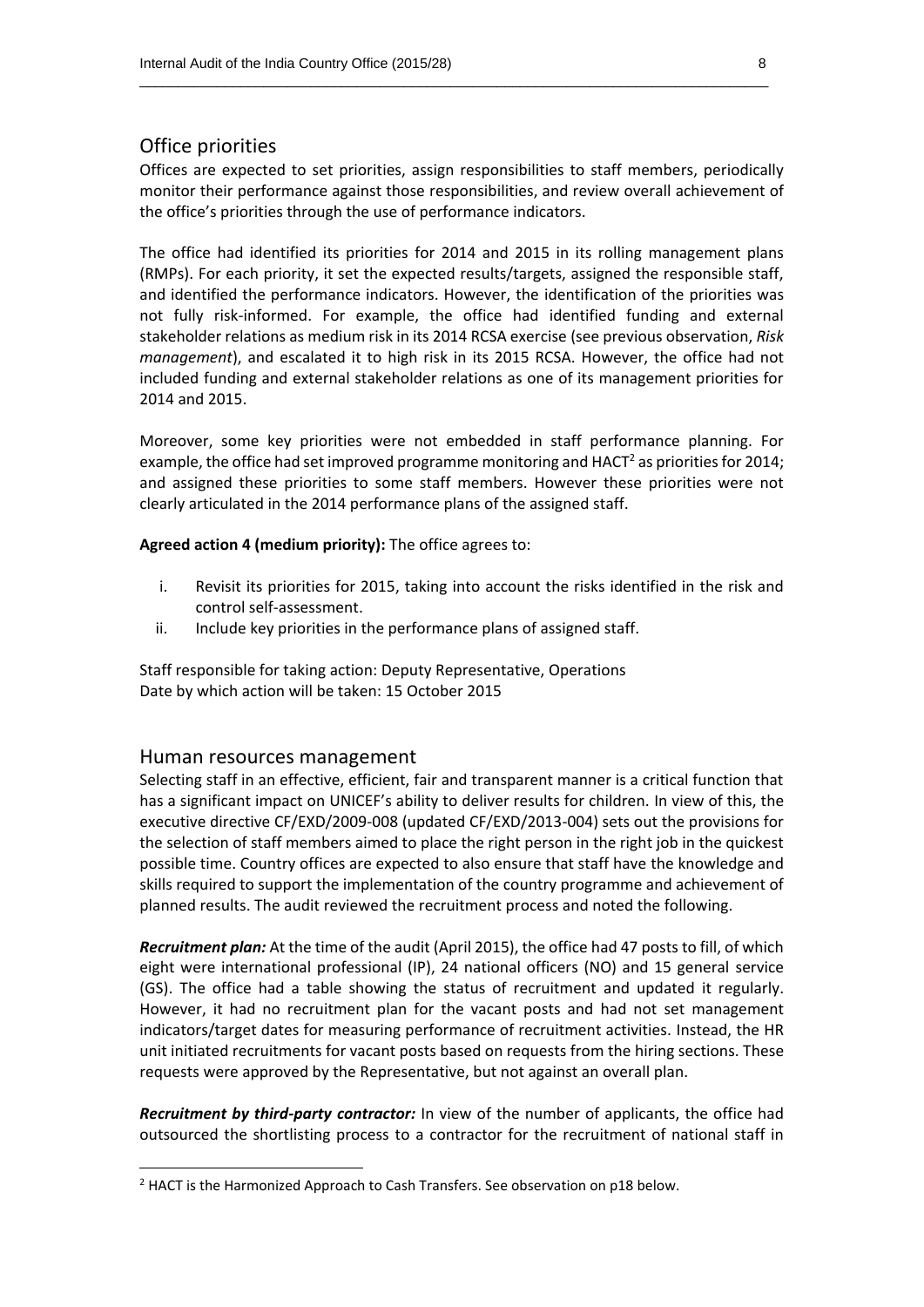2014 and 2015. The office advertised vacant posts for national staff in local newspapers and local job websites, and the applicants then sent their job applications directly to the contractor; the latter reviewed the applications and sent the office a shortlist of applicants who met the requirements. The office had also, on occasion, used the third-party contractor for headhunting of staff for vacant posts.

\_\_\_\_\_\_\_\_\_\_\_\_\_\_\_\_\_\_\_\_\_\_\_\_\_\_\_\_\_\_\_\_\_\_\_\_\_\_\_\_\_\_\_\_\_\_\_\_\_\_\_\_\_\_\_\_\_\_\_\_\_\_\_\_\_\_\_\_\_\_\_\_\_\_\_\_\_\_\_\_\_

However, there was no assurance that the shortlists included only those applicants who applied and were qualified. The contractor could also have excluded from the shortlist those who did meet the requirements. Also, the office did not have any information on the number of applications received by the service provider for any job opening.

The practice of outsourcing shortlisting in this way could jeopardize the transparency of UNICEF recruitment process and might expose UNICEF to reputational risk. The office informed the audit that it had reduced its use of the contractor for this purpose since November 2014. However, it had still used it for the shortlisting of applicants in 11 of 50 recruitment cases conducted since that date.

*Assumption of office:* The audit selected a sample of 12 recruitment cases completed in 2014 and 2015 and noted that the duration of the recruitment process for national posts — from advertisement to offer letter — averaged 83 days, which was within the standard of 90 days. However, the offer letters often did not state the date by which the candidate should join UNICEF. In one case, a candidate who was offered a temporary appointment to meet seasonal workload joined the office seven months after acceptance of the offer letter. This could adversely affect programme implementation, particularly when the office needs to fill the post quickly.

*Academic credentials:* The office had checked the references of the candidates prior to offering the job to the selected candidate. However, it had not validated their academic credentials.

*Selection criteria:* The office had used various methods, including technical/written assessment and interviews in its selection process. However, it did not systematically establish the criteria for selection and their relative weights in the selection process.

In one case, when recruiting for two posts, the office had selected a candidate who would not have been the best one had the criteria for the selection of candidates been applied properly. Based on the technical/written assessment, eight candidates were qualified for the competency-based interview (CBI).<sup>3</sup> One of the eight qualified candidates withdrew. There were still three qualified applicants, which is the normal number for interview. Despite this, the office lowered the qualifying marks for technical/written assessment from 60 to 55, resulting in the inclusion of two more candidates in the interview stage. In this, the candidate who had secured the highest marks in the technical/written assessment, and one of the candidates who qualified for interview after lowering of the qualifying marks, performed

**.** 

<sup>&</sup>lt;sup>3</sup> Candidates for UN posts must receive a competency-based interview in which they should demonstrate the core "competencies" that the organization is seeking. In a competency-based interview, a candidate is asked to demonstrate that they have the necessary skills and experience ("competencies") by explaining occasions on which they have dealt with the challenges they are likely to meet in the post for which they are applying. The competency-based interview is the only mandatory interview in the recruitment process, and covers core competencies sought by the organization as a whole. However, the recruiting unit may, if it wishes, conduct a further interview or test based on the functional skills sought for the specific job.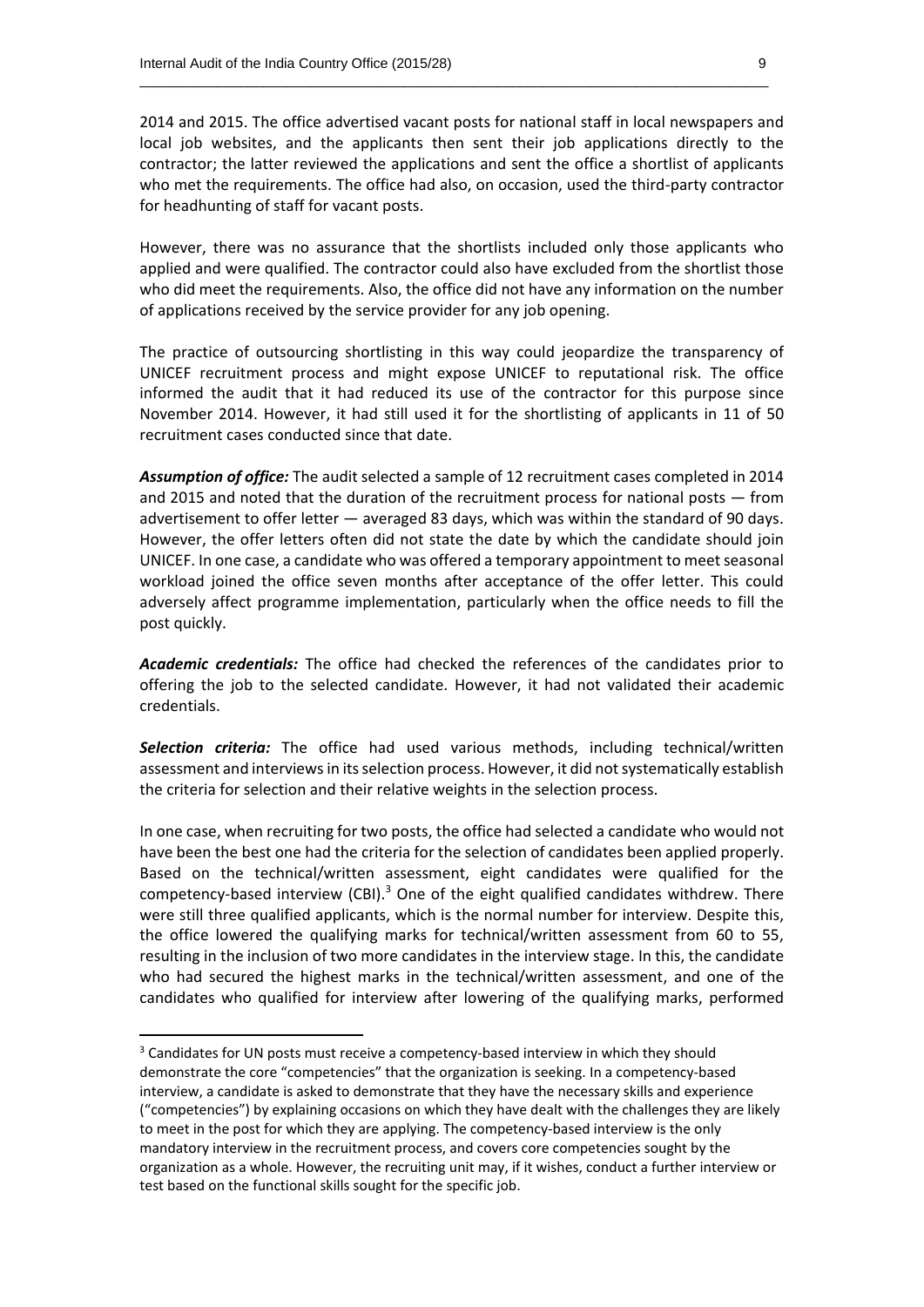equally. It was the latter who was offered the post, although the former candidate had relevant past experience for the vacant post and his past performance evaluation reports were better. The office said that the qualifying marks had been lowered in order to assure gender parity.

\_\_\_\_\_\_\_\_\_\_\_\_\_\_\_\_\_\_\_\_\_\_\_\_\_\_\_\_\_\_\_\_\_\_\_\_\_\_\_\_\_\_\_\_\_\_\_\_\_\_\_\_\_\_\_\_\_\_\_\_\_\_\_\_\_\_\_\_\_\_\_\_\_\_\_\_\_\_\_\_\_

### **Agreed action 5 (medium priority):** The office agrees to:

- i. Develop a recruitment plan to cover all its vacancies.
- ii. Ensure that job applications for all advertised posts are submitted to UNICEF, and that the shortlists – whether by a third party or the office – are based on the application received.
- iii. Incorporate, in the offer letter, the anticipated date by which the successful candidate will take up the post.
- iv. Adhere to set selection criteria and their assigned weights in the recruitment process, and strengthen oversight so that due selection process is followed.
- v. Institute measures to systematically validate the academic credentials of successful candidates before issue of offer letters.

Staff responsible for taking action: Chief, Human Resources Date by which action will be taken: October 2015

# Governance area: Conclusion

Based on the audit work performed, OIAI concluded at the end of the audit that, subject to implementation of the agreed actions described, the controls and processes over governance, as defined above, were generally established and functioning during the period under audit.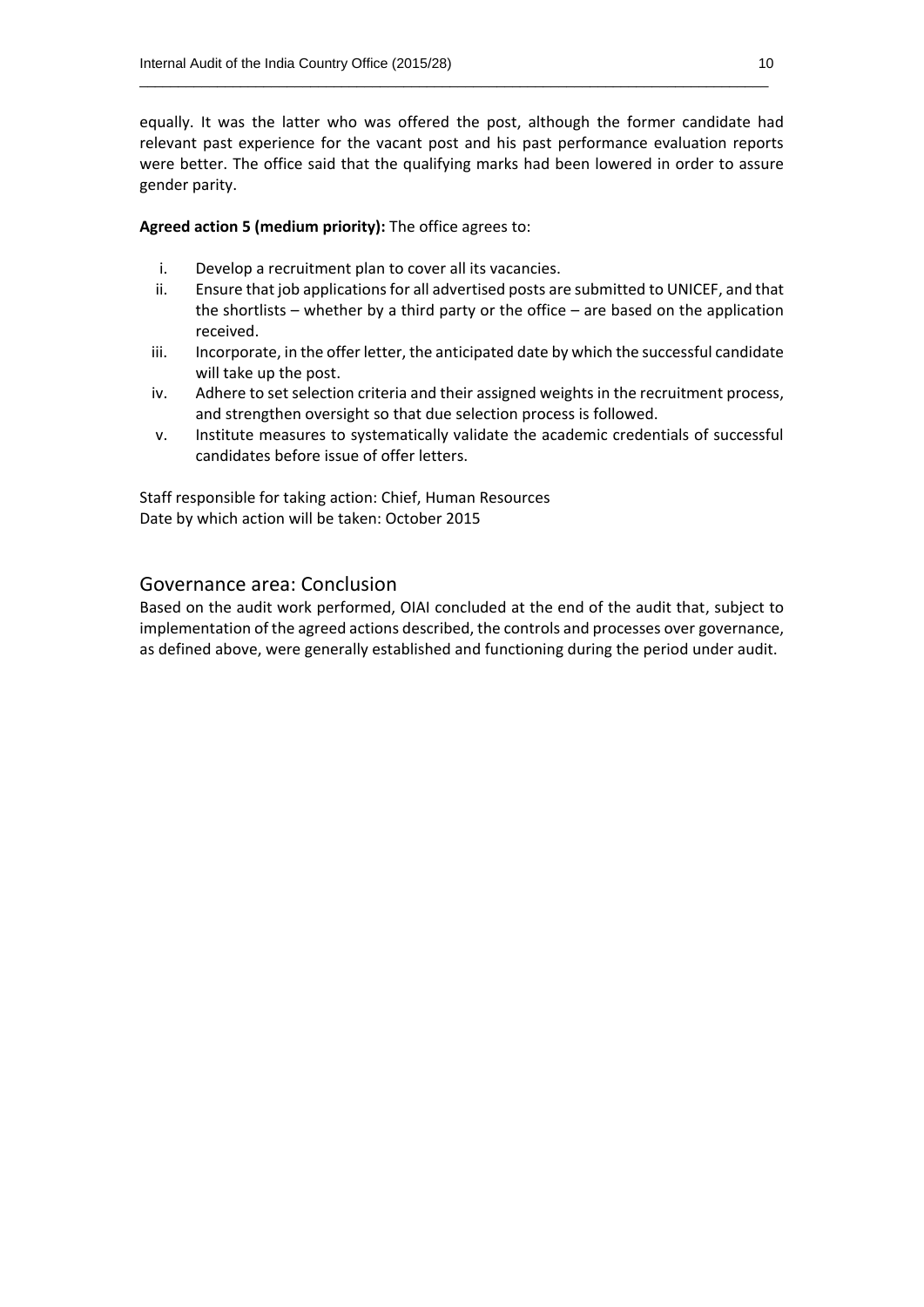# 2 Programme management

In this area, the audit reviews the management of the country programme – that is, the activities and interventions on behalf of children and women. The programme is owned primarily by the host Government. The scope of the audit in this area includes the following:

\_\_\_\_\_\_\_\_\_\_\_\_\_\_\_\_\_\_\_\_\_\_\_\_\_\_\_\_\_\_\_\_\_\_\_\_\_\_\_\_\_\_\_\_\_\_\_\_\_\_\_\_\_\_\_\_\_\_\_\_\_\_\_\_\_\_\_\_\_\_\_\_\_\_\_\_\_\_\_\_\_

- **Resource mobilization and management**. This refers to all efforts to obtain resources for the implementation of the country programme, including fundraising and management of contributions.
- **Planning**. The use of adequate data in programme design, and clear definition of results to be achieved, which should be specific, measurable, achievable, realistic and timebound (SMART); planning resource needs; and forming and managing partnerships with Government, NGOs and other partners.
- **Support to implementation**. This covers provision of technical, material or financial inputs, whether to Governments, implementing partners, communities or families. It includes activities such as supply and cash transfers to partners.
- **Monitoring of implementation**. This should include the extent to which inputs are provided, work schedules are kept to, and planned outputs achieved, so that any deficiencies can be detected and dealt with promptly.
- **Reporting.** Offices should report achievements and the use of resources against objectives or expected results. This covers annual and donor reporting, plus any specific reporting obligations an office might have.
- **Evaluation**. The office should assess the ultimate outcome and impact of programme interventions and identify lessons learned.

All the above areas were covered in this audit.

**.** 

The audit found that controls were functioning well over a number of areas. For instance, the 2013-2017 country programme action plan  $(CPAP)^4$  was aligned to the Government's 12th Five-Year Plan and National Policy for Children, and aligned with the UNDAF.<sup>5</sup> The CPAP outcomes had been revised to align with UNICEF's 2014-2017 strategic plan, since the former was developed prior to the finalization of the strategic plan.

The office had drawn up guidelines for rolling workplan (RWP) development,<sup>6</sup> with specific emphasis on the identification of high-impact activities that contributed to agreed office priorities. RWPs were developed at national and state levels, in close consultation with relevant implementing partners. All the workplans reviewed had been endorsed by government partners. Indicators were defined at output levels, and in 2014 the office had also introduced the definition of milestones to enable determination of progress towards planned

<sup>4</sup> The CPAP is a formal agreement between a UNICEF office and the host Government on the programme of cooperation, setting out the expected results, programme structure, distribution of resources and respective commitments during the period of the current country programme. <sup>5</sup> The United Nations Development Assistance Framework (UNDAF) is a broad agreement between the UN as a whole and the government, setting out the latter's chosen development path, and how the

UN will assist. <sup>6</sup> UNICEF offices agree workplans with their implementing partners. They can be developed on an annual or multi-year basis, or as rolling workplans. In the latter case, the workplan is subject to interim review – for instance, it may be for two years, but the government and UNICEF will agree to periodic technical review of its outputs, say every six months, with an adjustment based on the review of the remaining 12 months. At the same time, an additional six months will be added on to the rolling workplan to make up a new two-year cycle.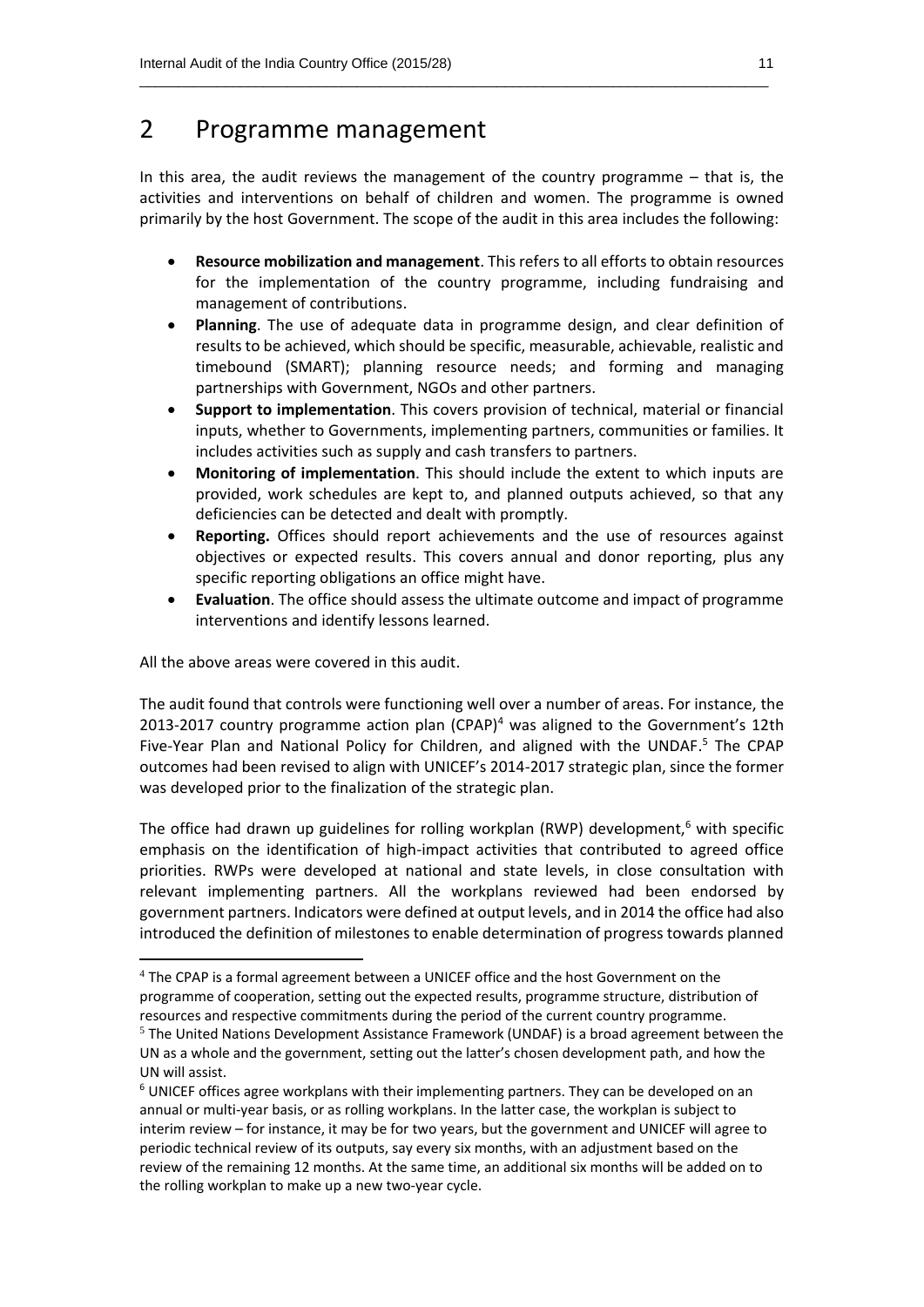#### outputs.

The office had a strategy for implementing MoRES;<sup>7</sup> it included formation of an oversight taskforce, and creation of technical groups and technical team leaders to take implementation forward. The office had also established a programme monitoring framework in 2014; this fixed monitoring levels according to current organizational guidance – for each level, the frequency of reviews and outputs from each were highlighted. The office had integrated monitoring and evaluation plans (IMEPs) for 2014-2015 and 2015-2016, with a total estimated budget of US\$ 5.5 million and US\$ 11.3 million respectively. Of the 18 activities in the 2014- 2015 IMEP, seven had been completed, eight were continuing into 2015 and three had not commenced as yet.

\_\_\_\_\_\_\_\_\_\_\_\_\_\_\_\_\_\_\_\_\_\_\_\_\_\_\_\_\_\_\_\_\_\_\_\_\_\_\_\_\_\_\_\_\_\_\_\_\_\_\_\_\_\_\_\_\_\_\_\_\_\_\_\_\_\_\_\_\_\_\_\_\_\_\_\_\_\_\_\_\_

The office had carried out mid-year and annual review meetings with implementing partners at state and national levels. Year-end reporting on progress against planned results was undertaken and consolidated by the office in New Delhi, in consultation with field offices. The Regional Office had reviewed the quality of the office's reporting of progress against planned outputs, and had advised the office accordingly. A mid-term review of the country programme was scheduled for the third quarter of 2015.

The office's controls related to funds allocation and utilization were satisfactory. The office had clear mechanisms for planning and allocation of funds, based on the recently defined programme priorities and the high-impact activities identified at state level. There was evidence allocation of funds was based on the priority of activities.

The office analysed mid- and year-end utilizations against plan, reviewing it by state, output and by programme. It then used these analyses to compile estimated budgets for subsequent years and made them available to section chiefs, to assist advance planning. The office's funding status was regularly reviewed during programme chiefs' meetings and by the CMT.

However, the audit also noted the following.

#### Programme mechanisms

1

The emphasis of the programme had been shifting upstream, away from direct implementation and towards advocacy and policy work. This had included working closely with the central government to ensure that children's rights were reflected in policies and programmes, and providing overall programme guidance, quality assurance and management support through field offices, using different programme strategies as appropriate.

The office had five cross-cutting programme strategies, all designed with the ultimate aim of developing and supporting high-impact (and scalable) interventions in order to deliver results. The office had developed indicators and means of verification to track progress of these strategies. The office's overall advocacy and communications agenda aimed to inform and sustain an active and productive public discourse on key child rights issues, and evidencebased advocacy and policy dialogue with decision-makers and key influencers. The focus on was on five areas for advocacy, and strategic partnerships had been developed with a broad base of stakeholders.

<sup>&</sup>lt;sup>7</sup> MoRES is the Monitoring Results for Equity System, a monitoring tool designed to strengthen UNICEF's ability to address inequities and reach the most disadvantaged. It highlights the fact that there are critical conditions or determinants which either constrain or enable the achievement of results for particular groups of children.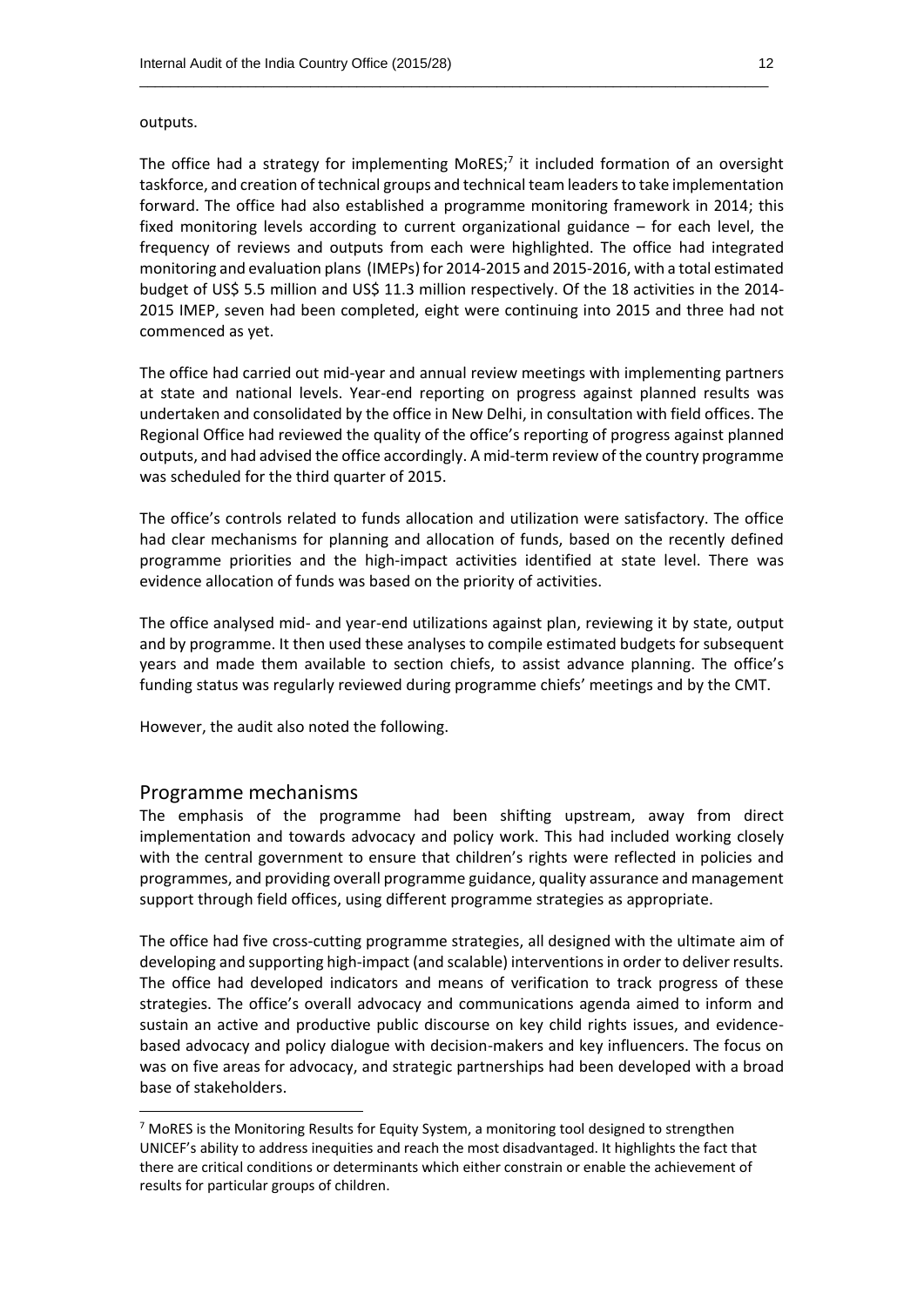The audit reviewed this strategy, both in programme documentation, and in discussion with national- and state-level partners in two states visited during the audit, and noted the following issues.

\_\_\_\_\_\_\_\_\_\_\_\_\_\_\_\_\_\_\_\_\_\_\_\_\_\_\_\_\_\_\_\_\_\_\_\_\_\_\_\_\_\_\_\_\_\_\_\_\_\_\_\_\_\_\_\_\_\_\_\_\_\_\_\_\_\_\_\_\_\_\_\_\_\_\_\_\_\_\_\_\_

*Collaboration with Government ministries:* Discussions with both UNICEF staff and some partners noted that these partnerships were not working as envisaged, especially when dealing with cross-sectoral components such as advocacy, communications for development, and social policy. The absence of clear leadership roles within UNICEF for cross-cutting functions when interacting with Government ministries was mentioned as a constraint. The office did have mechanisms to assist focus on programme priorities, but these mostly served internal collaboration and interaction.

During discussions with implementing partners on the quality of UNICEF's technical support, the audit was informed that there was lack of clarity on who to deal with in UNICEF regarding broader advocacy messages; and to messaging in the support for production of Information, Education and Communication (IEC) materials. These areas were managed under the Communications for Development (C4D) and Advocacy and Communications programmes. These sections agreed there was a lack of clarity and said that while overall coordination had improved in 2014, the absence of overall coordination and oversight tended to dilute UNICEF's voice.

*Messaging:* The programme staff told the audit that there was insufficient consistency between UNICEF's resource-leveraging and advocacy messages, so that there may be a risk of their being perceived as contradictory. Both C4D and Advocacy and Communications sections agreed that speaking with one voice would reduce the risk.

*Internal programme mechanisms:* Internal mechanismsfor programme planning, monitoring, implementation, review and reporting had not been sufficiently adjusted to reflect the labourintensive processes entailed in supporting upstream engagement. Staff commented that there were still processes designed for heavy programme implementation—especially in terms of contracting. An example was given of a contract for a study of education in tribal areas that had taken nine months (June 2014–March 2015) to finalize. The study had been undertaken on the request of the Governor's office to assist in shaping the equity roadmap for the state. The delay did not reflect well on UNICEF's ability to respond in a timely manner. Senior management told the audit it was aware of the fact that internal mechanisms had not been sufficiently adjusted to support the emerging programme focus; however, this focus was relatively new, and there was a need to first learn lessons that would help establish the types of processes now needed.

*Monitoring and reporting mechanisms:* All programme staff met in the two field offices visited, as well as the office in New Delhi, thought that reporting requirements were heavy, and did not sufficiently reflect the varied operating environments, especially at state level. They were also seen as not reflecting the current emphasis on increased technical support to implementing partners.

For example, each specialist in a field office was required to report at mid-year, year-end and in between on progress against outputs and outcomes. This process required constant dialogue with all output managers in Delhi—including for cross-cutting areas. So, for a programme component with five outputs, for example, a programme specialist would need to speak to five output managers, including three for each cross-cutting output. This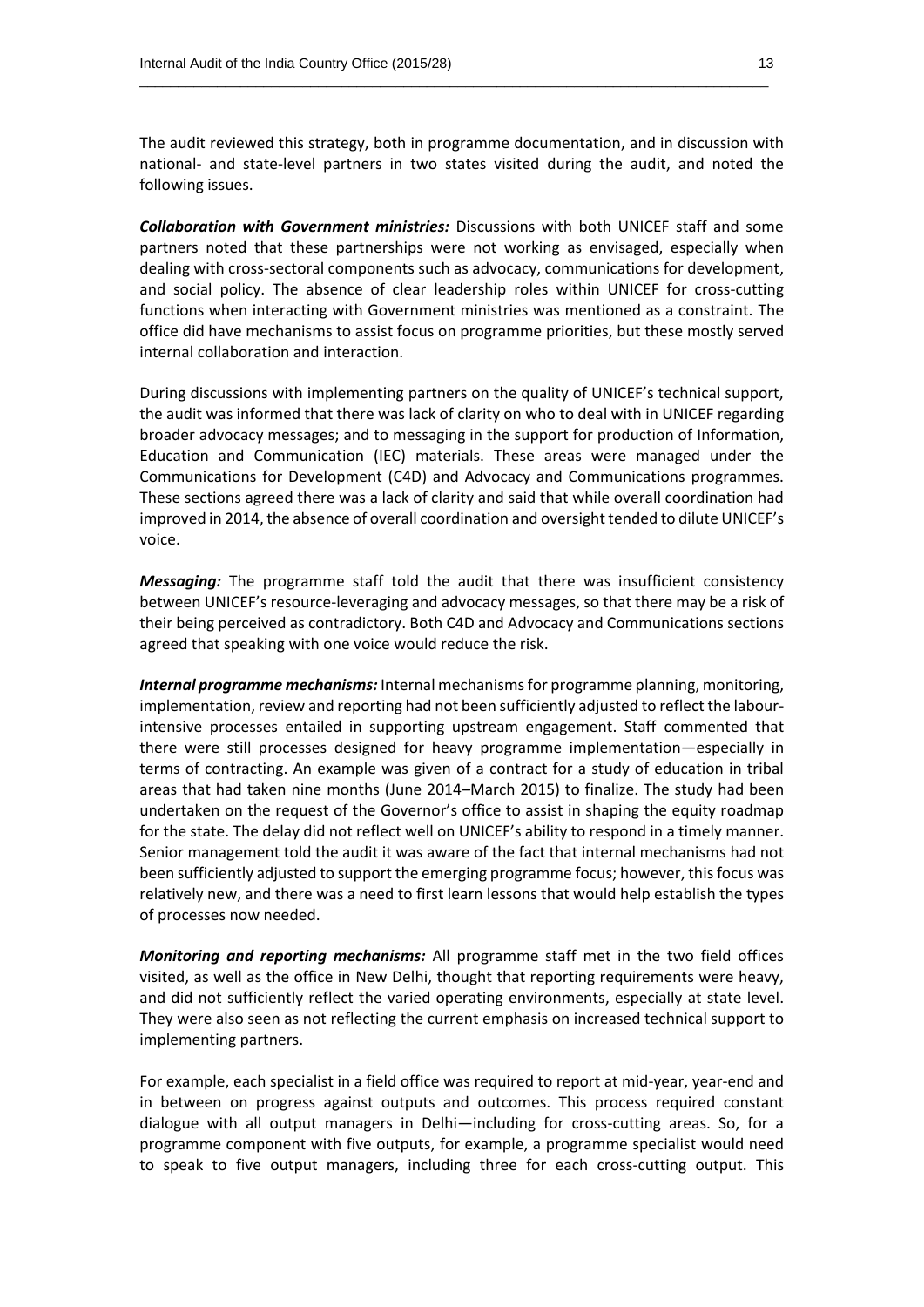contributed to a significant reporting burden for state offices, and tended to reduce the time available to follow up on technical support and monitoring with implementing partners at state and district levels.

\_\_\_\_\_\_\_\_\_\_\_\_\_\_\_\_\_\_\_\_\_\_\_\_\_\_\_\_\_\_\_\_\_\_\_\_\_\_\_\_\_\_\_\_\_\_\_\_\_\_\_\_\_\_\_\_\_\_\_\_\_\_\_\_\_\_\_\_\_\_\_\_\_\_\_\_\_\_\_\_\_

The office said that the processes were evolving, and that the importance of ensuring accuracy and consistency required due diligence in this regard. It stated that efforts were underway to rationalize reporting. However, the audit noted that there were weaknesses in reporting on results that resulted in multiple consultations and revisions in order to meet UNICEF's standards in reporting on results/outputs.

**Agreed action 6 (medium priority):** The office agrees to:

- i. Implement suitable mechanisms that address emerging bottlenecks specific to crosscutting functions, including reviewing both structural and accountability issues, as necessary.
- ii. Review its current mechanisms, including responsibilities for the relevant functions, in order to improve coordination and consistency in messaging.
- iii. Review its monitoring and reporting framework, and rationalize reporting requirements without compromising the quality and rigour of reporting against results.

Staff responsible for taking action: Chief, Advocacy and Communications; Deputy Representative, Programme; Chief, Policy Planning and Evaluation; Chief, Communication for Development

Date by which action will be taken: January 2016

### Availability and quality of data and information

The office was supporting development of disaggregated data in critical sectors, and the development of national databases. These were complimented by research, commissioned on the basis of thematic, programme and/or sector gaps. The office had also done a comprehensive analysis of the situation of children and women in the country in 2011 to inform the current country programme.

The audit reviewed controls related to the availability and use of data and information, and noted the following.

*Qualitative data and analysis:* The office had been collaborating with national and state governments and with professional research institutions on research activities aimed at generating data on children's issues. Discussions with programme staff and implementing partners noted that there was generally sufficient data to guide programming on most of the areas supported by UNICEF (except on some child protection issues).

However, there was still insufficient qualitative data – that is, information that illuminates underlying reasons, opinions, and motivations, and provides insights into the causes of issues affecting children. This constrained adequate targeting and leveraging of central government, state-level and corporate resources.

The quality of data analysis in some areas was also weak. During three separate discussions with implementing partners from state government offices, research institutions and NGOs, as well as with programme sections, the audit heard that issues pertaining to protection,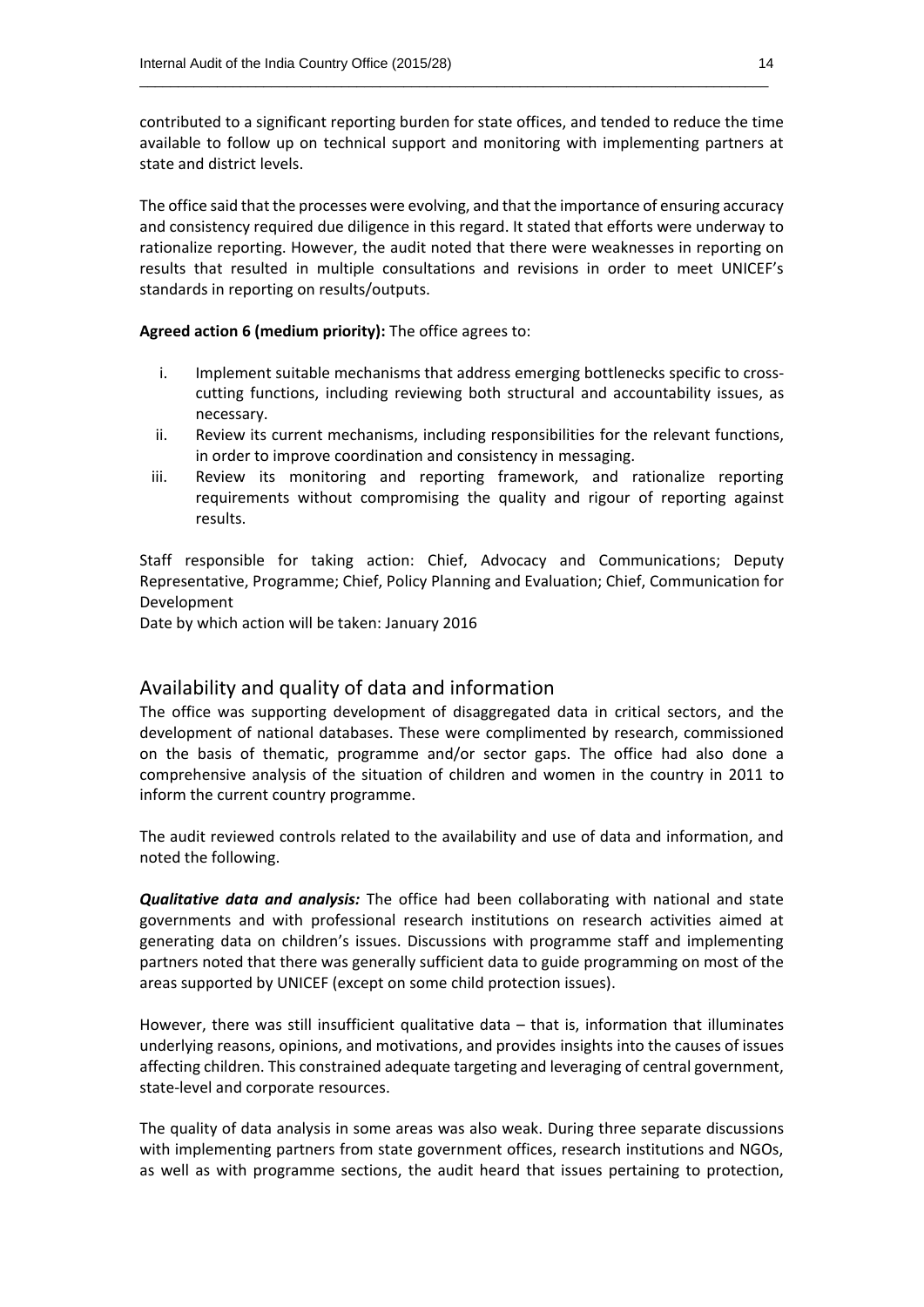education and adolescents lacked sufficient analytical data. For some data on the most marginalized areas, there was insufficient disaggregation.

\_\_\_\_\_\_\_\_\_\_\_\_\_\_\_\_\_\_\_\_\_\_\_\_\_\_\_\_\_\_\_\_\_\_\_\_\_\_\_\_\_\_\_\_\_\_\_\_\_\_\_\_\_\_\_\_\_\_\_\_\_\_\_\_\_\_\_\_\_\_\_\_\_\_\_\_\_\_\_\_\_

The audit verified some of these concerns through a review of the office's records, which stated that constraints and bottlenecks included non-availability of reliable and timely data at district and sub-district levels. Also, dissemination of evidence generated by UNICEF to practitioners at district and block levels was insufficient, and not always in formats they would understand. Implementing partners expected UNICEF to invest in a long-term strategic research agenda that included newer methodologies for the gathering, analysis and timely use of data, to capture emerging issues on children. This would be in line with UNICEF's heightened role in evidence-based policy advocacy.

The office told the audit that, in most cases, UNICEF was not in a position to support extensive data gathering, because of the high given the magnitude and diversity of its operating context. However, the audit considered these issues as important for the office to address, in order to strengthen the perception of UNICEF as a solid knowledge organization on current and emerging children's issues.

This would also be in line with the *Evaluation of UNICEF's Strategic Positioning in India* in 2011. The primary focus of the evaluation, which was commissioned by the UNICEF office in India, was to assess the extent to which the UNICEF strategy, including its strategic approach to policy advocacy, had helped to accelerate and strengthen the achievement of higher-level results. The evaluation noted that many issues required much more socio-cultural research in order to determine the best strategies for addressing specific social problems. It further noted that this was an area where UNICEF could help address long-term ingrained social attitudes and practices. It recommended that UNICEF try to change the image of UNICEF as a technical organization to that of one with a strong research and policy analysis capacity.

**Agreed action 7 (medium priority):** The office agrees to review its overall evidencegeneration strategy and draw up a framework to support the improvement of qualitative analysis and dissemination (in client-appropriate formats) of data on children, including in administrative data systems; and to support advocacy through a strategic research agenda.

Staff responsible for taking action: Chief, Policy Planning and Evaluation; Deputy Representative, Programme

Date by which action will be taken: February 2016

## Planning

**.** 

Country offices are expected to define baselines and targets for their programmes, and indicators with which to measure progress. Within the 2013-2017 CPAP results framework, key performance indicators were given for each outcome,<sup>8</sup> with baselines, sources and means of verification. Moreover the office had updated its results matrix in 2015 to reflect updated programme priorities. There was coherence in the overall CPAP

<sup>&</sup>lt;sup>8</sup> UNICEF programmes plan for results on two levels, the terminology for which changed in 2014. An outcome (until recently known as a programme component result, or PCR) is a planned result of the country programme, against which resources will be allocated. It consists of a change in the situation of children and women. An output (previously known as an intermediate result, or IR) is a description of a change in a defined period that will significantly contribute to the achievement of an outcome. Thus an output might include (say) the construction of a school, but that would not in itself constitute an outcome; however, an improvement in education or health arising from it would.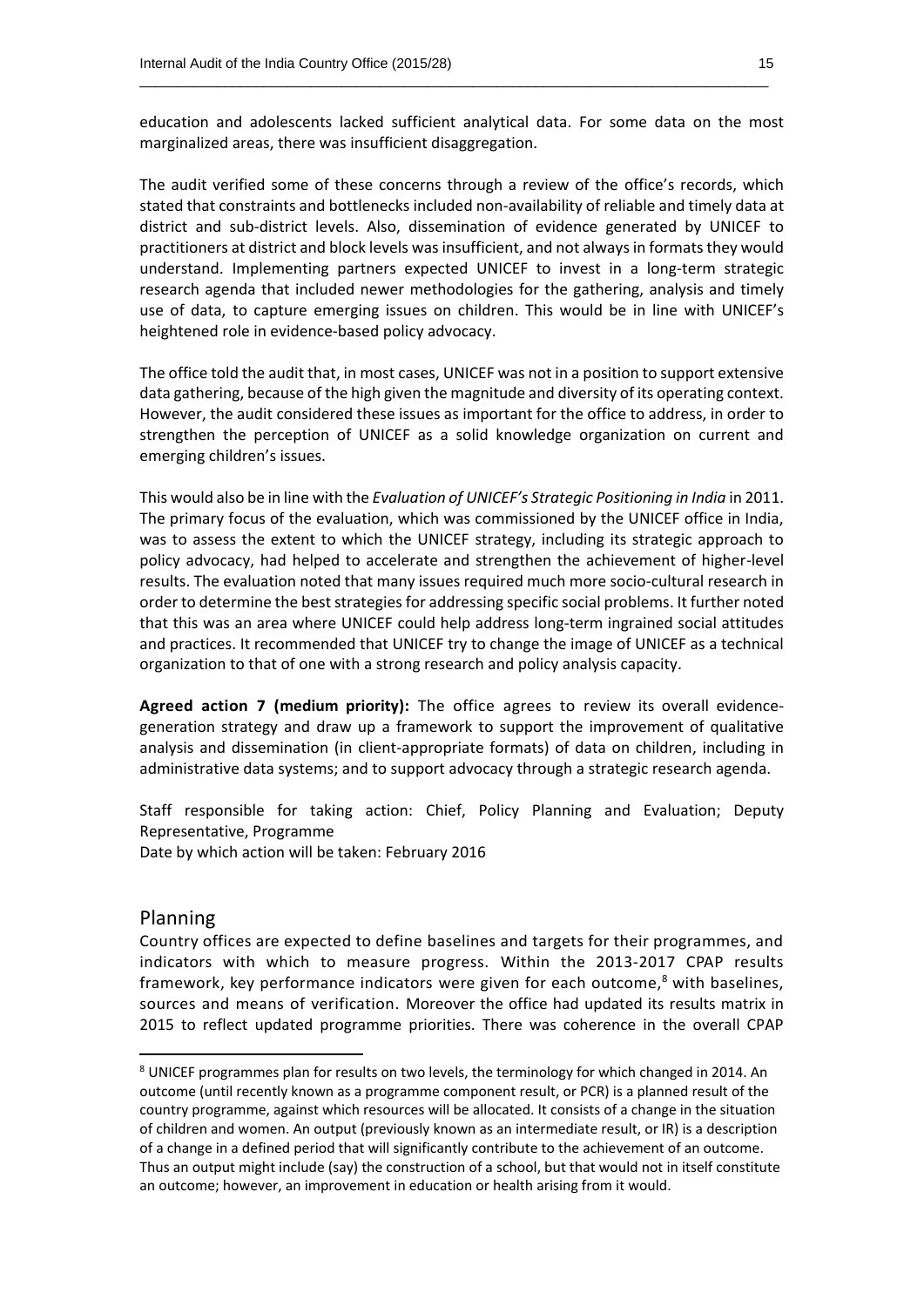results chain, in which four outcomes have been defined. The office had reduced its outputs from 75 to 31 at the time of audit, and adjusted cross-cutting strategies to reflect their contribution to the four outcomes; and had defined two-year indicators for each output.

\_\_\_\_\_\_\_\_\_\_\_\_\_\_\_\_\_\_\_\_\_\_\_\_\_\_\_\_\_\_\_\_\_\_\_\_\_\_\_\_\_\_\_\_\_\_\_\_\_\_\_\_\_\_\_\_\_\_\_\_\_\_\_\_\_\_\_\_\_\_\_\_\_\_\_\_\_\_\_\_\_

The audit reviewed the country office's actions pertaining to its programme structure and noted the following.

*Registering programme outcomes outline in VISION/SAP:* Within its CPAP, the office had outlined four outcomes (then called PCRs) with approximately 75 indicators. However, to assist assignment of roles to programme section chiefs, and enable the definition of multiple programme components, the office had started the country programme with 10 programme components entered as outcomes in VISION, to reflect the programme's structural composition. In fact, the 10 programme components so described in VISION included strategies such as communication for development (C4D), advocacy and communications, and policy, planning and evaluation. However, these were areas of activities to support the achievement of outcomes, not outcomes in themselves.

These issues had been discussed at length with the Regional Office and relevant HQ divisions at the time the CPAP was written. However, in the view of the audit, the misrepresentation in VISION of activities as outcomes could lead to inaccuracies in reporting on progress. The audit noted that there was scope to reflect the actual four outcomes in VISION and then attribute the relevant outputs to each. This would reflect the programme components as they pertained to each outcome, and enable allocation of roles and budgets. Most importantly, this would enable the programme structure to accurately reflect its key outcomes, instead of a programme structure that represents how the office had structured itself to support the achievement of those outcomes.

*Externally leveraged funding for programmes for children:* Leveraging Government and corporate sector resources for children's programmes at state and national levels was a key strategy of the office. Although these activities were generally included in workplans and reported upon in annual reports, the office lacked a systematic mechanism for pursuing such resources. The office stated that the absence of organizational guidance in this area was a constraint.

One field office did have systematically-collected figures for such activities. It was able to show that in 2014, it had leveraged approximately US \$73.5 million from state-level government departments, research institutions, NGOs and the private corporate sectors. These funds contributed to activities related to mothers' and children's health, water and sanitation, and nutrition. To achieve this, the field office in question had used US\$ 7.9 million in annual budget, excluding staff costs. The audit noted that there was scope for the country office to consolidate such efforts into a systematic mechanism that would inform UNICEF's emerging efforts in this regard. The audit also noted that there was room to improve activity-based costing which, at the time of audit, was premised largely on rounded estimates based on prioryear activities.

**Agreed action 8 (medium priority):** The office agrees to, in collaboration with the Regional Office for South Asia (ROSA) and NHYQ, consider reflecting the correct outcomes and outputs of the next country programme in the planning outline in VISION.

Staff responsible for taking action: Deputy Representative, Programme Date by which action will be taken: June 2016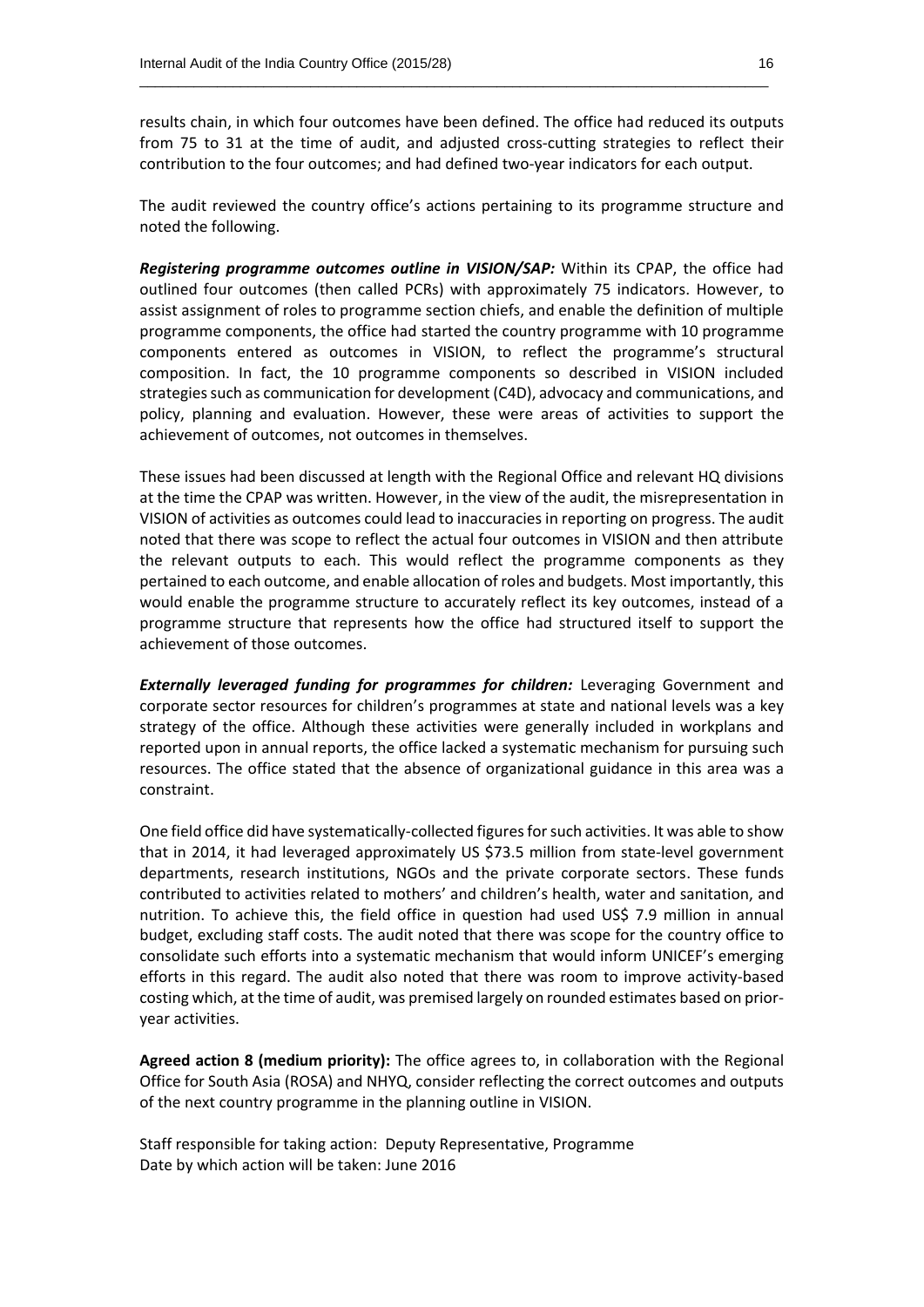**Agreed action 9 (medium priority):** The office agrees to systematize the planning and recording of leveraged resources in national and state offices, and to provide guidance on costing of activities during the development of workplans.

\_\_\_\_\_\_\_\_\_\_\_\_\_\_\_\_\_\_\_\_\_\_\_\_\_\_\_\_\_\_\_\_\_\_\_\_\_\_\_\_\_\_\_\_\_\_\_\_\_\_\_\_\_\_\_\_\_\_\_\_\_\_\_\_\_\_\_\_\_\_\_\_\_\_\_\_\_\_\_\_\_

Staff responsible for taking action: Deputy Representative, Programmes; Chief, Policy Planning and Evaluation

Date by which action will be taken: June 2016

# Resource mobilization<sup>9</sup>

The office had been classified by UNICEF's Private Sector Fundraising and Partnerships (PFP) Division as a "Stage 3" country office with an unrestricted local fundraising market. It rated resource mobilization as a high risk area, since India still rates low on the global human development index. It had drawn up a resource mobilization strategy in March 2012; this highlighted the need to diversify funding sources, and noted some opportunities that included working with the private sector and increasing the focus on in-country fundraising. It had also initiated new corporate partnerships, taking advantage of the Government of India's new corporate social responsibility (CSR) laws of 2014, which required all private companies to allocate 2 percent of their profits to social causes.

However, the audit noted the following.

1

*Funding-gap analysis:* In 2013, the office had developed a partnership framework outlining its strategic focus in terms of working with the corporate sector and other stakeholders. The office's analysis showed that there was great scope for leveraging resources for children incountry through a focus on the transformation of business practices, in line with CSR laws. However, the office had not yet finished a comprehensive funding gap analysis for the remaining two years of the country programme by priority and geographical areas, to enable planning of specific and targeted resource mobilization. The audit was informed that this work was in progress.

*NCSR Hub:* The National Corporate Social Responsibility (NCSR) Hub, located within the Tata Institute for Social Sciences (TISS) was formally launched in March 2011. As part of its mandate, the TISS CSR Hub, with support from UNICEF, had developed a strategic framework for application of the national laws on CSR. The strategy had been approved by the Department of Public Enterprises.

The Hub has a core team of 10 programme managers, with a total team of about 40 programme officers, administrative and support staff. These are not supported by UNICEF, but the latter had provided support for a full-time consultant since November 2012. The consultant was intended to support ongoing activities of the CSR Hub as well as provide technical inputs to, and create funding opportunities for, UNICEF. The audit was informed that this partnership had helped UNICEF obtain reliable and relevant information from the Hub to support focused fundraising efforts, and link suitable UNICEF projects with public sector requirements.

<sup>&</sup>lt;sup>9</sup> While the terms "resource mobilization" and "fundraising" are often used interchangeably, the former is slightly broader; although fundraising is its largest single component, it also includes mobilizing resources in the form of people (volunteers, consultants and seconded personnel), partnerships, or equipment and other in-kind donations.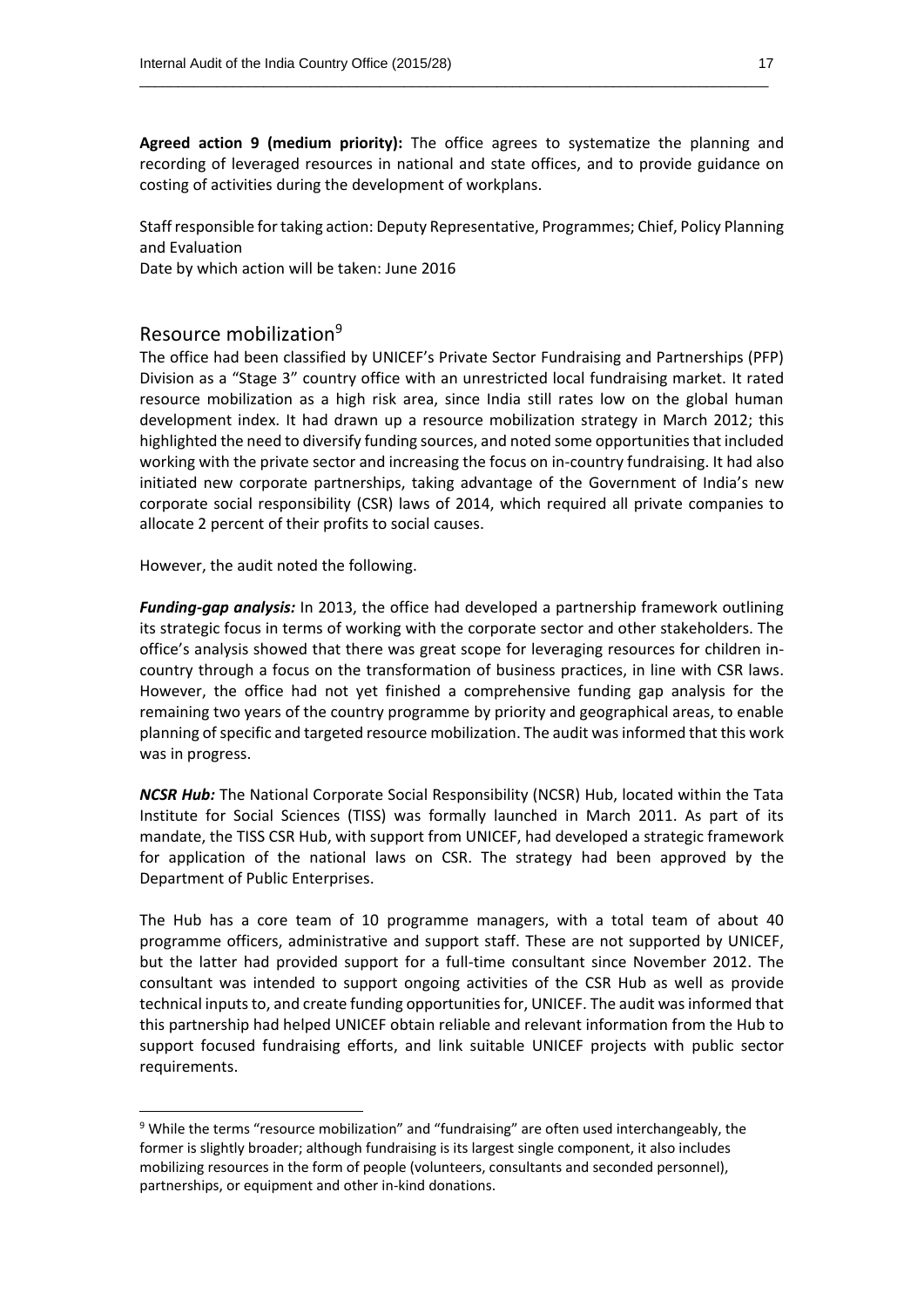In discussions with the TISS CSR Hub Secretariat, the audit noted – and the Secretariat agreed – that there was need to determine the way forward for the Hub, especially since there had not been any substantive review of progress of the Hub's activities against prior agreed objectives. Such a review would enable the Hub Secretariat to determine the feasibility for scaling up its activities to meet the current demand, and to seek alternative sources of financial and other support. Discussions with UNICEF revealed that the entire partnership with the TISS CSR Hub was under consideration.

\_\_\_\_\_\_\_\_\_\_\_\_\_\_\_\_\_\_\_\_\_\_\_\_\_\_\_\_\_\_\_\_\_\_\_\_\_\_\_\_\_\_\_\_\_\_\_\_\_\_\_\_\_\_\_\_\_\_\_\_\_\_\_\_\_\_\_\_\_\_\_\_\_\_\_\_\_\_\_\_\_

*Other Resources (OR) ceiling:* As of 4 May 2015, the country office had a planned ceiling of US\$ 713.5 million, including both OR and RR; of this total, US\$ 320.8 has been acquired. This would indicate a funding gap of 51 percent. However, the office said that its funding status was adequate, and there were no significant funding gaps overall. Based on programme funding requirements and expenditures for 2013-2014, which amounted to about US\$ 100 million annually, the country programme OR ceiling (as approved by UNICEF's Executive Board) of US\$ 540 million was considered by the office to be an over-estimate. The office said it would seek approval for the adjustment of country programme budget planned ceiling as part of the mid-term review process.

**Agreed action 10 (priority medium):** The office agrees to:

- i. Undertake a funding gap analysis on the basis of which projections can be made to inform both in-country fundraising, and the revision to the overall Other Resources ceiling for the remainder of the country programme duration.
- ii. Support a comprehensive review of UNICEF's support to the National Corporate Social Responsibility Hub, based on its support objectives, and, specifically for the office, outline an exit strategy pertaining to UNICEF's current financial support.

Staff responsible for taking action: Deputy Representative, Programme; Chief, Resource Mobilization and Partnerships

Date by which action will be taken: December 2015

# Harmonized Approach to Cash Transfers (HACT)

Offices are required to implement the Harmonized Approach to Cash Transfers (HACT). With HACT, the office relies on implementing partners to manage and report on the use of funds provided for agreed activities. This reduces the amount of supporting documentation UNICEF demands from the partner, thus cutting bureaucracy and transaction costs, while maintaining sufficient assurance on the use of funds. HACT makes this possible by requiring offices to systematically assess the level of risk before making cash transfers to a given partner, and to adjust their method of funding and assurance practices accordingly.

HACT therefore includes micro-assessments of implementing partners expected to receive US\$ 100,000 or more per year from UNICEF. For those receiving less than this figure, offices should consider whether a micro-assessment is necessary; if they think it is not, they can apply a simplified financial management checklist set out in the HACT procedure. There should also be a macro-assessment of the country's financial management system. As a further safeguard, the HACT framework requires offices to carry out assurance activities regarding the proper use of cash transfers. Assurance activities are expected, at a minimum, to include spot checks, programme monitoring and scheduled audits. Implementing partners that have received more than US\$ 500,000 during the programme cycle are subject to at least one scheduled audit during that cycle.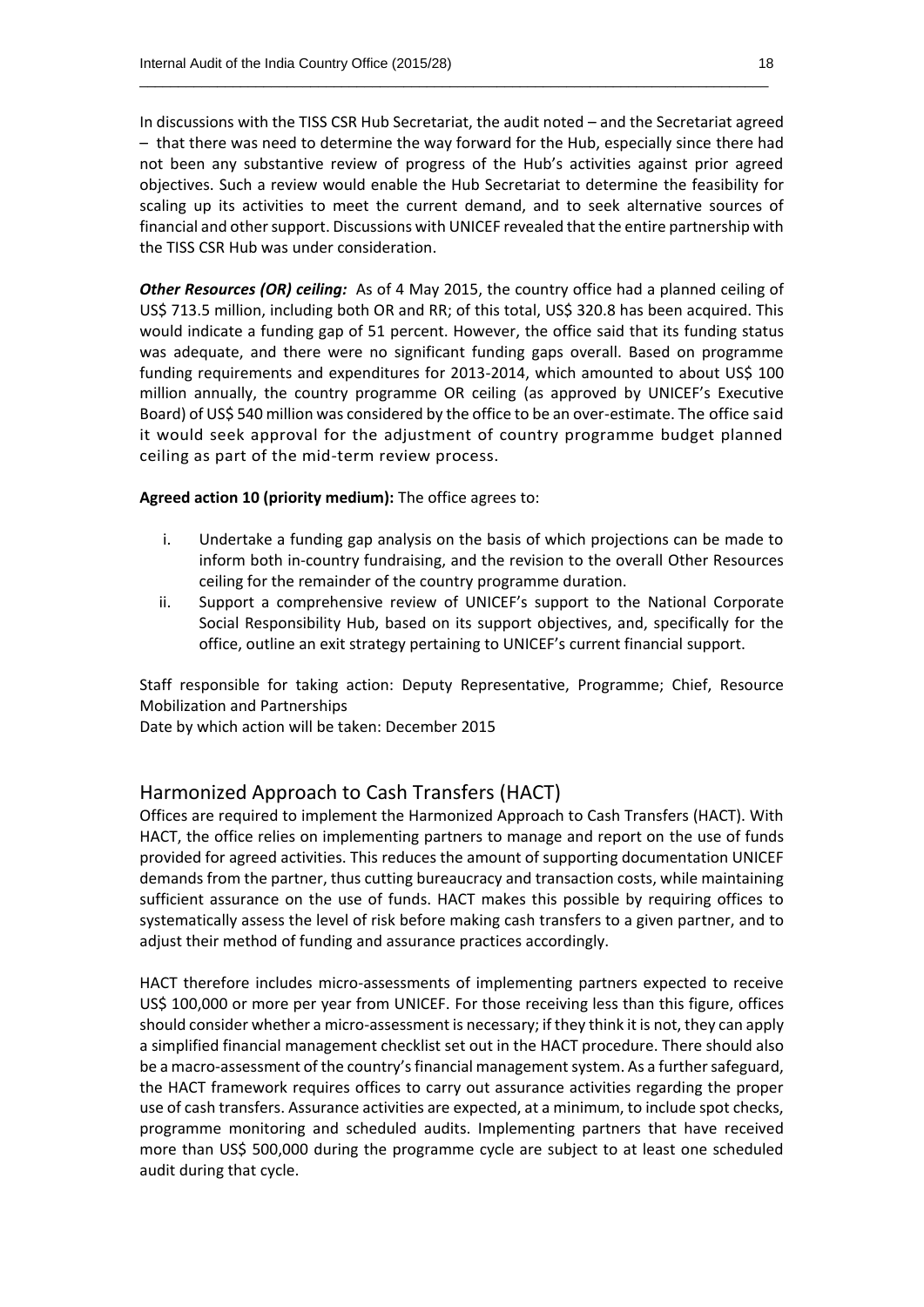HACT is also required for other UN agencies, and offices should cooperate with them where possible when implementing HACT, for example through joint assessments of partners that are common to more than one agency.

\_\_\_\_\_\_\_\_\_\_\_\_\_\_\_\_\_\_\_\_\_\_\_\_\_\_\_\_\_\_\_\_\_\_\_\_\_\_\_\_\_\_\_\_\_\_\_\_\_\_\_\_\_\_\_\_\_\_\_\_\_\_\_\_\_\_\_\_\_\_\_\_\_\_\_\_\_\_\_\_\_

The office had implemented HACT since 2009. It had issued local guidance to implement HACT and had established HACT focal points for each section in New Delhi and for each field office. In addition, two overall HACT focal points had been appointed to oversee HACT implementation. However, the audit noted the following.

*Macro-assessment:* A macro-assessment of the public financial management system in India had been done in 2013 in time for the country programme 2013-2017. UNICEF (on behalf of other UN agencies) had appointed the Institute of Public Auditors of India (IPAI) to do the assessment.

The macro-assessment had found the basic framework of the accounting structure in Government to have been well defined in the Constitution of India. The form of accounts is common to both the Union and the State Governments. External audit by the Comptroller and Auditor General (C&AG) of India had contributed to transparent financial management by repeatedly raising audit observations relating to budgetary and expenditure control, deficiencies in revenue collection, wastage of public resources, inappropriate accounting, poor returns on investments, diversion of funds, and system deficiencies. The assessment also found that the capacity of the C&AG to impart regular and relevant professional training to its staff at all levels was admirable. However, although the World Bank had accepted the C&AG as an independent auditor for the certification of accounts on their assistance, the UNICEF office had yet to enlist and rely on the C&AG to conduct audits of government implementing partners.

Notwithstanding its comments on the C&AG, the macro-assessment found key risk factors in the implementation of HACT. Among them were the procedure for direct cash transfers (DCTs), including external assistance to implementing agencies; this procedure was widely accepted and advocated, but had thrown up accounts-related issues such as accountability for unspent balances in the banks of the implementing agencies. Moreover many of the Panchayati Raj institutions(the units of local government and development in India) and NGOs (implementing agencies) are currently not within the audit mandate of the C&AG; many NGOs also are not. This calls for mitigation measures.

The macro-assessment also noted that, while Ministries and Departments had internal controls, the internal audit function did not provide periodic assurance that they were adequate and working properly; instead it restricted itself to reporting on non-observance of rules and regulations and routine audit issues. It did not serve as a critical management tool and lacked independence. Several reports of the C&AG had confirmed certain weaknesses in internal control and internal audit in Government.

*Micro‐assessments:* Since its implementation of HACT in 2009, the office had micro-assessed government and NGO implementing partners. In 2014 alone, it had conducted microassessments and simplified financial assessments of 217 implementing partners. However, the office did not systematically use the results of the micro-assessments to decide which method to use for transferring resources. Apart from a few reimbursements, direct cash transfers (DCTs) were mostly provided regardless of the partners' risk ratings. In addition, the audit noted during its visits to implementing partners that the office did not require a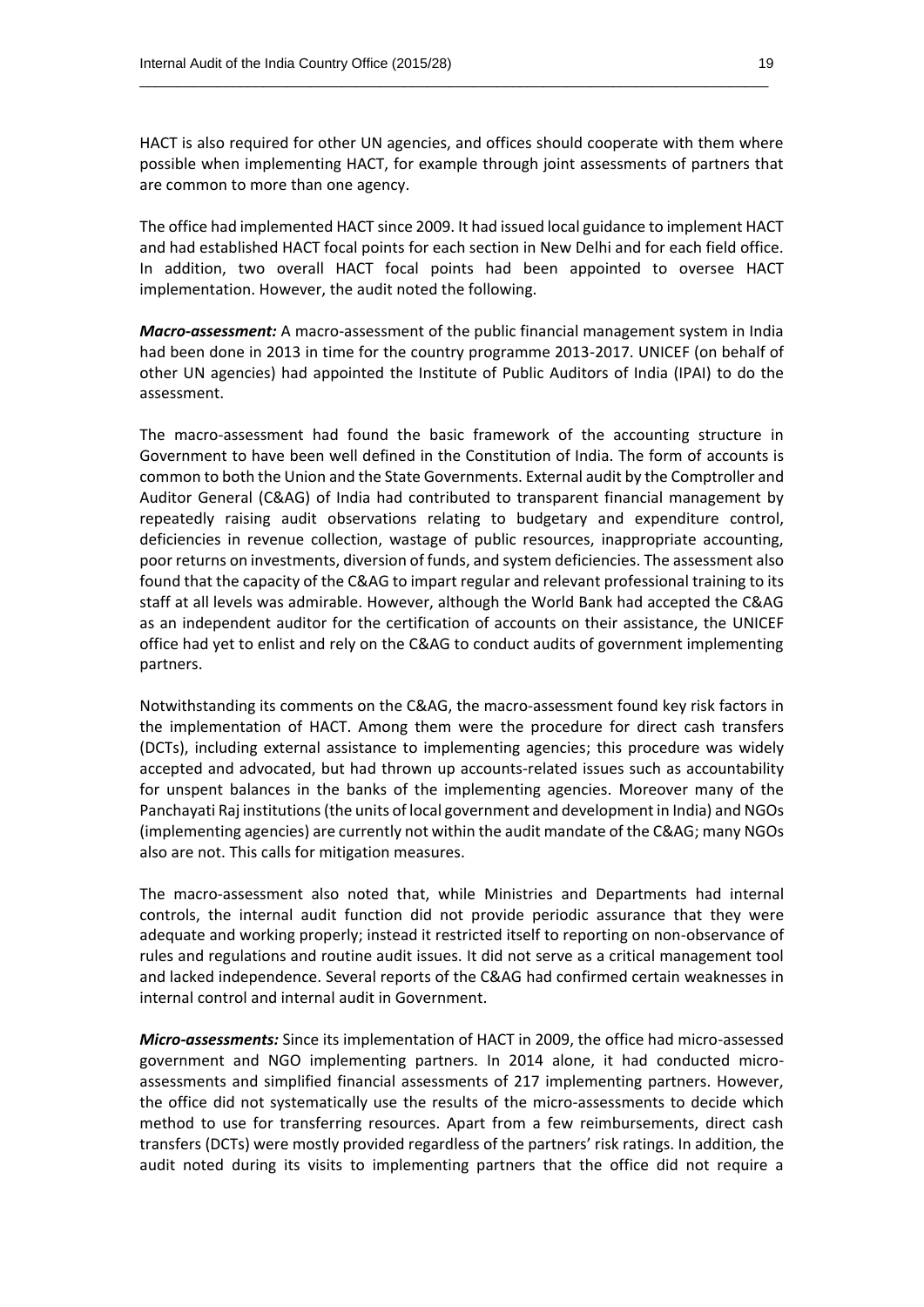discussion on the results of the micro-assessments (including the recommendations) between the accounting firm that had conducted the micro-assessments, the partners and the office. This would have ensured an understanding of the issues raised and the related mitigation measures.

\_\_\_\_\_\_\_\_\_\_\_\_\_\_\_\_\_\_\_\_\_\_\_\_\_\_\_\_\_\_\_\_\_\_\_\_\_\_\_\_\_\_\_\_\_\_\_\_\_\_\_\_\_\_\_\_\_\_\_\_\_\_\_\_\_\_\_\_\_\_\_\_\_\_\_\_\_\_\_\_\_

*Assurance activities:* Prior to issue of a revised HACT policy and procedures in August 2014, the office had established an assurance activity matrix that set the scope and frequency of assurance activities depending on the risk ratings of the implementing partners, and the value of cash transfers released to them. The scope and frequency of assurance activities were in fact more stringent than required by the revised HACT procedures.

On the basis of the assurance activity matrix, each field office prepared an assurance plan. In the country office in New Delhi, each section did so. However, the individual plans prepared by the sections and the 13 field offices were not consolidated, and rather than conducting assurance activities by implementing partner, the assurance activities took place according to the implementing partners with which each section or field office had partnered. This resulted in unnecessary number of assurance activities per implementing partner. In 2014 alone, the office conducted 780 spot checks, 875 programmatic visit, and six audits.

However, the audit checked a sample of 28 implementing partners and found that in spite of the number of assurance activities, the office had not conducted programmatic visits, financial spot checks or audits of two of the 28 sampled – one of which had received US\$ 885,227 in 2014 alone. In addition, there had been no spot check or audit of a further seven implementing partners. Although the office was applying more stringent standards of scope and frequency than those in the current HACT procedure, it actually did not meet the required standard for 12 of the 28 sampled implementing partners.

*Follow-up of implementation of recommendations:* The office had templates to ensure uniformity in reporting of activities, including the follow-up of recommendations arising from programmatic visits and spot checks. In 2014 it had carried out a desk review of the reports from programmatic visits and spot checks to identify areas for improvement. However, while the office required recommendations from micro-assessments, programmatic visits and spot checks to be followed up in subsequent visits, it did not systematically track their implementation. It said it had no system for doing so.

**Agreed action 11 (medium priority)**: The office agrees to strengthen the management of the Harmonized Approach to Cash Transfers (HACT). In particular, it agrees to:

- i. Secure agreement with the Comptroller and Auditor General for the latter to conduct scheduled and special audits of Government implementing partners.
- ii. Determine the most appropriate type of cash transfer for each implementing partner depending on risk level. If direct cash transfers are deemed the only viable option for implementing partners assessed as high or significant risk, they should be accompanied by an increase in the level of assurance activities.
- iii. Require accounting firms conducting micro-assessments to, as part of their terms of reference, discuss the results (including the related recommendations) with the partner and the office before finalizing the micro-assessment reports.
- iv. Implement a comprehensive and consolidated assurance plan that includes scheduled and special audits, spot checks and programmatic visits.
- v. Establish mechanisms to systematically follow up on the implementation of the recommendations from the macro-assessment of the public financial management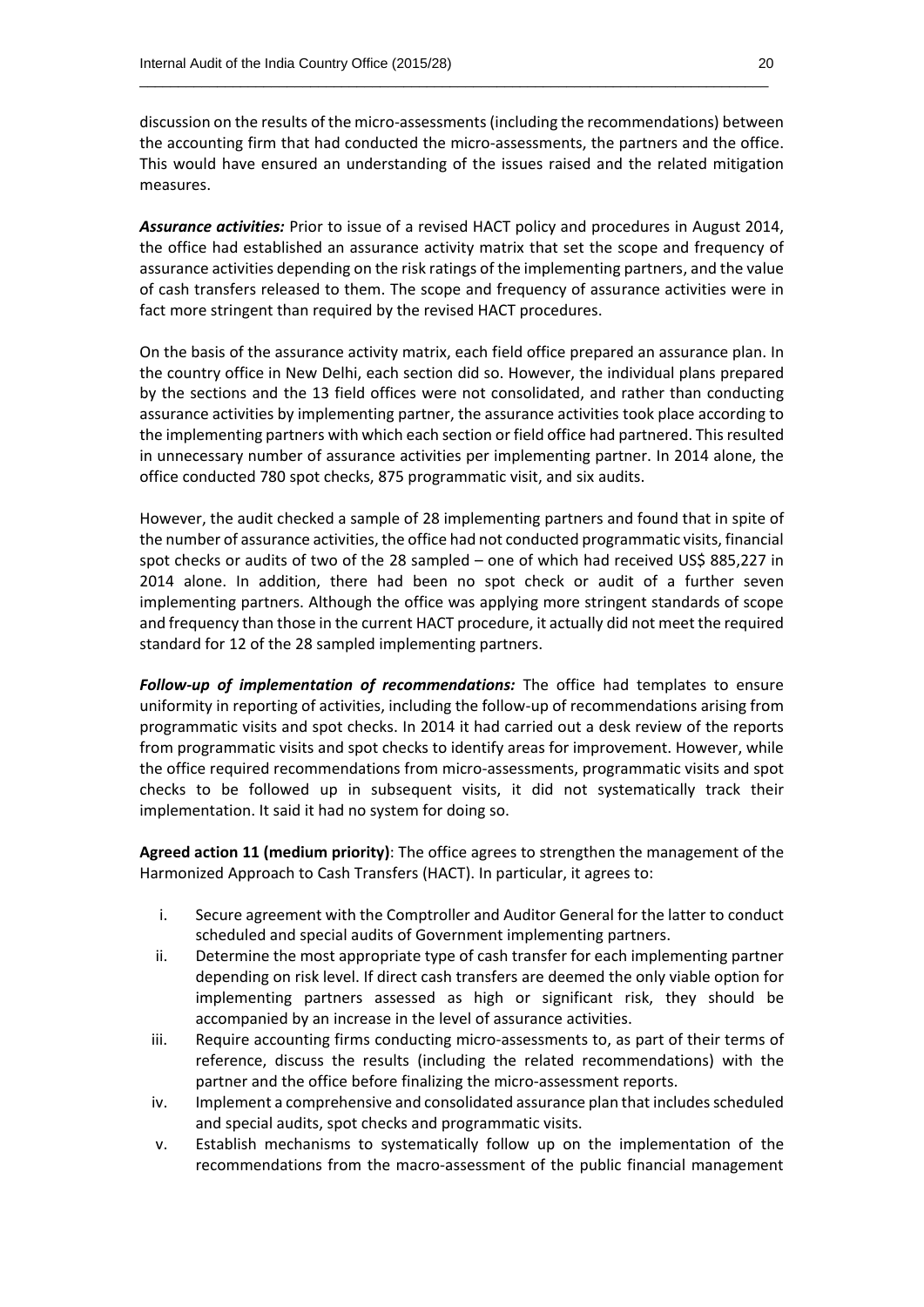system, and those arising from micro-assessment of partners, spot checks, programmatic visits, and scheduled audits.

Staff responsible for taking action: Deputy Representative, Operations; Chief, Administration and Finance; Programme Specialist, Monitoring for Development Date by which action will be taken: November, 2016

\_\_\_\_\_\_\_\_\_\_\_\_\_\_\_\_\_\_\_\_\_\_\_\_\_\_\_\_\_\_\_\_\_\_\_\_\_\_\_\_\_\_\_\_\_\_\_\_\_\_\_\_\_\_\_\_\_\_\_\_\_\_\_\_\_\_\_\_\_\_\_\_\_\_\_\_\_\_\_\_\_

# Programme Cooperation Agreements

The office had established a Programme Cooperation Agreement Review Committee (PCARC) with appropriate terms of reference and membership. The PCARC reviewed proposals for Programme Cooperation Agreement (PCAs) before they were concluded between the office and the implementing partners. However, in its review of 11 sampled PCAs, the audit noted the following:

- The programme documents that detailed expected results, activities, budget and workplans, among other things, were not included as an annex to the PCA and were therefore not agreed upon and signed by both parties.
- The expenditure budgets of nine of the 11 sampled PCAs were not prepared in accordance with the activities in each quarter. The quarterly instalments were therefore not the estimated expenses for the quarter's activities.
- The office had not established standard rates for frequently incurred expenses. This would have assisted in planning and budgeting DCTs and their reporting and liquidation thereafter.
- In two of the 11 sampled PCAs, the start date of the agreement was upon signature by the two parties, but that date was not indicated in the PCA.

The audit also noted that PCAs concluded by the office had no reference numbers and could not be tracked. Although the signed PCAs were registered, separate registries were maintained for each section in New Delhi and the 13 field offices. It was therefore impossible to determine the number and total value of PCAs concluded with each implementing partner without going through the registers of each of the sections in New Delhi and the 13 field offices.

**Agreed action 12 (medium priority)**: The country office agrees to strengthen oversight of the application of controls over management of Programme Cooperation Agreements (PCAs). Specifically, it agrees to:

- i. Improve the functioning of the PCA Review Committee (PCARC), including ensuring that three-month activity budgets are submitted to it with the PCA and that proposed instalments are in accordance with the quarterly budget.
- ii. Establish standard rates for frequently incurred expenses, preferably agreed with other UN agencies in the country.
- iii. Make sure that programme documents being referred to as Annex 1 in the PCA template and made as part and parcel of the PCA are agreed upon and signed; and the dates of signing of the PCAs are reflected in the PCAs.
- iv. Implement a procedure for referencing each PCA concluded by the office and for registering them in a consolidated register or database for the entire office.

Staff responsible for taking action: Programme Specialist, Monitoring for Development Date by which action will be taken: September 2015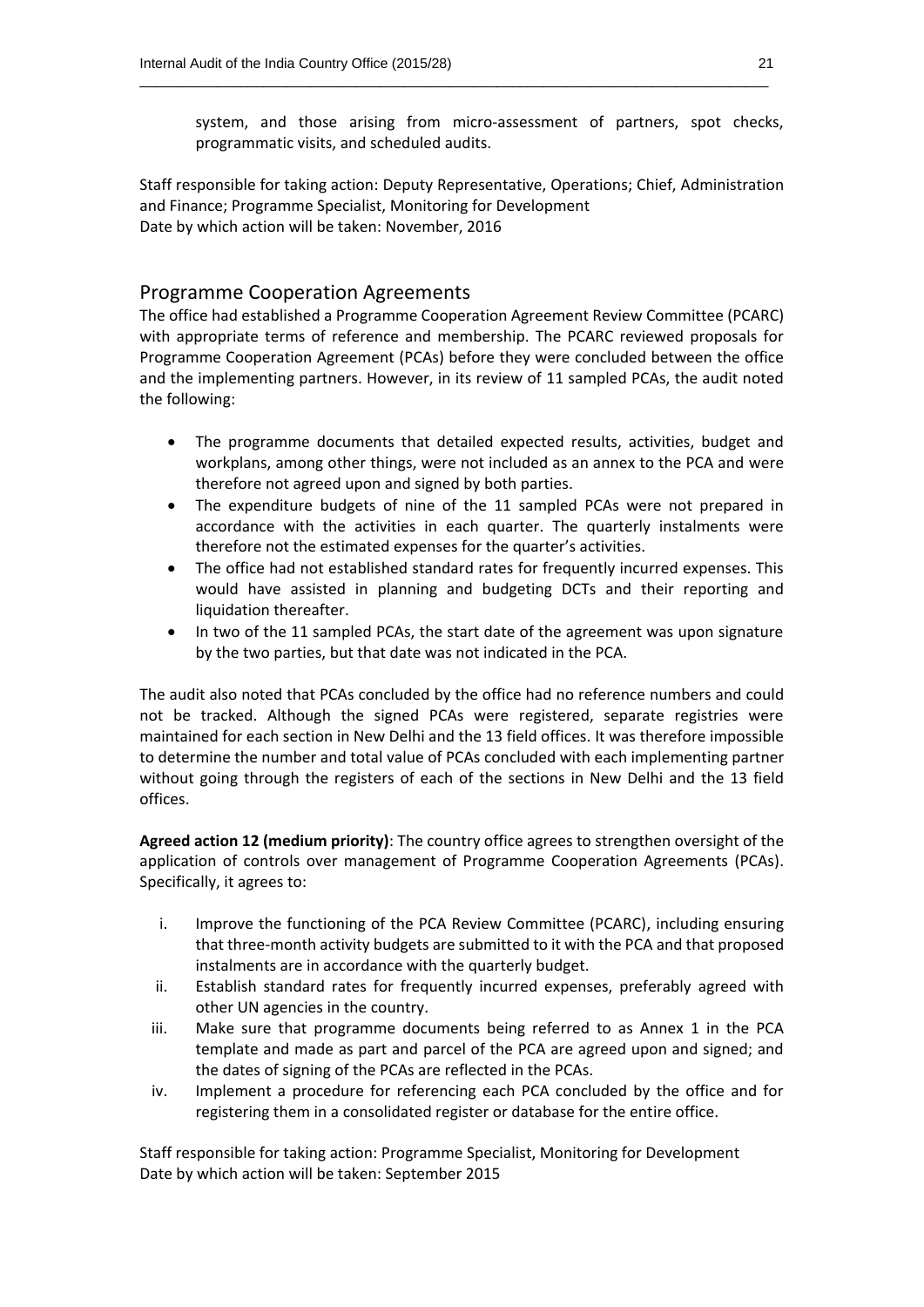## Donor reporting

The office had detailed processes for donor reports, for which primary responsibility rested with programme chiefs in collaboration with chiefs of field offices (for preparation and quality assurance), and the resource mobilization chief (for oversight review and submission). The Deputy Representative for Programmes gave final approval of donor reports prior to their submission. Online training for all programme officers on quality of reporting was provided in 2014.

\_\_\_\_\_\_\_\_\_\_\_\_\_\_\_\_\_\_\_\_\_\_\_\_\_\_\_\_\_\_\_\_\_\_\_\_\_\_\_\_\_\_\_\_\_\_\_\_\_\_\_\_\_\_\_\_\_\_\_\_\_\_\_\_\_\_\_\_\_\_\_\_\_\_\_\_\_\_\_\_\_

The office submitted a total of 63 donor reports in 2014. Of these, 96 percent were sent on time. The audit reviewed three donor reports—two final donor reports and one progress update—that had been submitted in 2014, and noted that they complied with the reporting requirements, with an emphasis on results.

However, the audit also selected a sample of four other donor reports submitted in 2014 specifically to review utilization of funds. It noted that the categories of expenditures reported by the office to donors in utilization reports did not consistently match the categories agreed in donor proposals/agreements. In three of the four reports, the office submitted detailed expenditure reports, parts of which could not be traced to the original proposals/agreements to validate if the expenditures were covered by the donor agreement. The office said that due consideration was given to results-based budgeting in new proposals submitted to donors, which would address this in future.

The descriptions of the transactions in the detailed expenditure report were unclear. For example, the transaction description, in many cases, was recorded as "the requisition has been amended to increase funding" or "amendment: to increase the funding as follows: At item 10-L". This affected the clarity of the reported expenditures, as the reader could not establish whether the expenditures were in accordance with the donor agreement/proposal. In one case, the office had incurred and reported project support cost in excess of the agreed donor agreement/proposal. While the project support cost in the donor agreement/proposal was 7.5 percent of the budget, the office incurred almost 20 percent of the US\$ 21 million received, with 15 percent pertaining to staff cost.

**Agreed action 13 (high priority)**: The office agrees to strengthen oversight and quality assurance in utilization of, and reporting on, the funds received from donors to ensure that:

- i. The expenditures are reported according to the budget categories in the donor agreement/proposals.
- ii. The commitments and financial transactions in VISION are clearly described.
- iii. The funds received from donors are utilized and reported in accordance with the donor agreements/proposals.

Staff responsible for taking action: Deputy Representative, Programmes Date by which action will be taken: November 2015

# Programme management: Conclusion

Based on the audit work performed, OIAI concluded at the end of the audit that, subject to implementation of the agreed actions described, the controls and processes over programme management, as defined above, were generally established and functioning during the period under audit.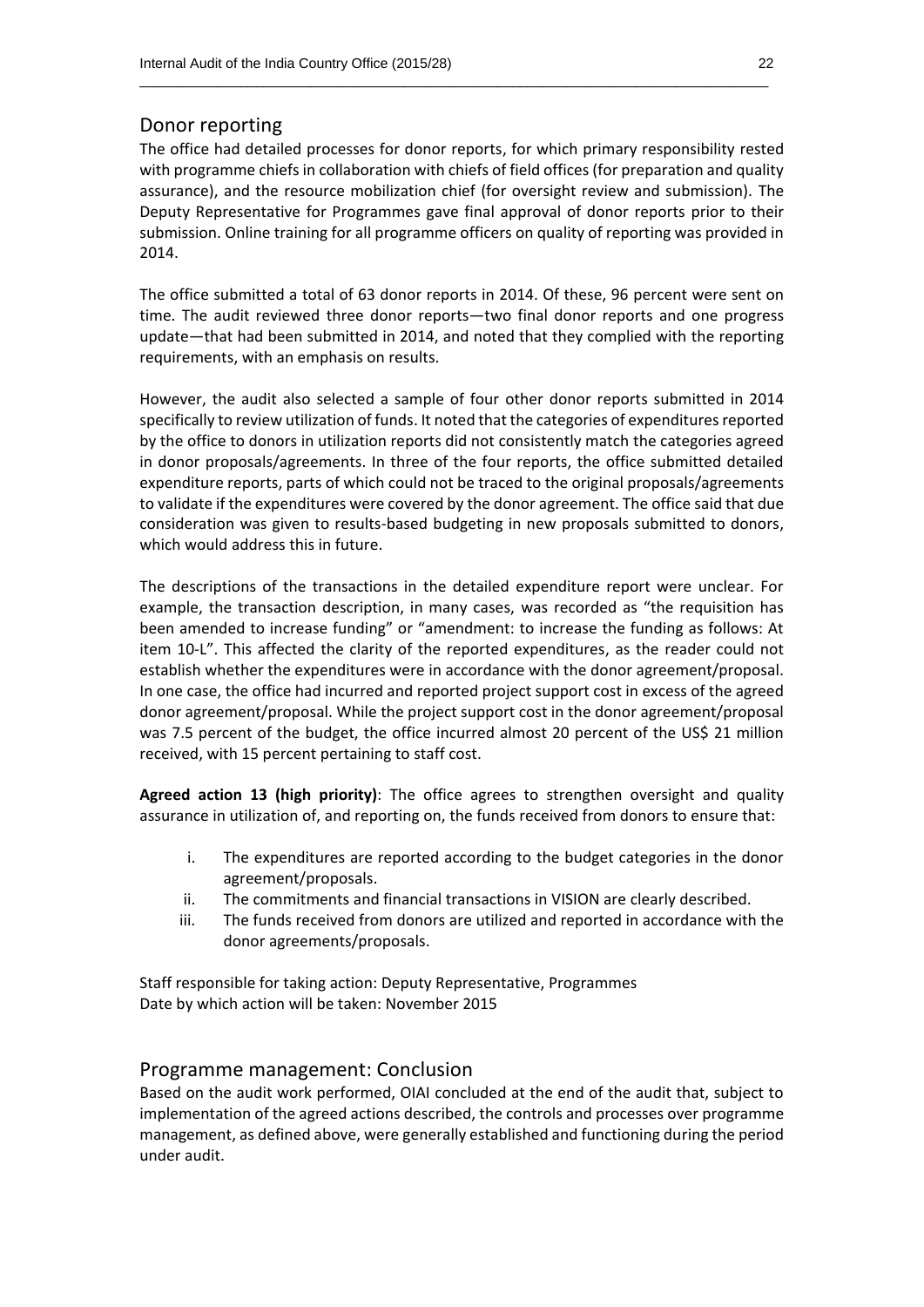# 3 Operations support

In this area the audit reviews the country office's support processes and whether they are in accordance with UNICEF Rules, Regulations, policies and procedures. The scope of the audit in this area includes the following:

\_\_\_\_\_\_\_\_\_\_\_\_\_\_\_\_\_\_\_\_\_\_\_\_\_\_\_\_\_\_\_\_\_\_\_\_\_\_\_\_\_\_\_\_\_\_\_\_\_\_\_\_\_\_\_\_\_\_\_\_\_\_\_\_\_\_\_\_\_\_\_\_\_\_\_\_\_\_\_\_\_

- **Financial management**. This covers budgeting, accounting, bank reconciliations and financial reporting.
- **Procurement and contracting.** This includes the full procurement and supply cycle, including bidding and selection processes, contracting, transport and delivery, warehousing, consultants, contractors and payment.
- **Asset management**. This area covers maintenance, recording and use of property, plant and equipment (PPE). This includes large items such as premises and cars, but also smaller but desirable items such as laptops; and covers identification, security, control, maintenance and disposal.
- **Inventory management.** This includes consumables, including programme supplies, and the way they are warehoused and distributed.
- **Information and communication technology (ICT)**. This includes provision of facilities and support, appropriate access and use, security of data and physical equipment, continued availability of systems, and cost-effective delivery of services

All the areas above were covered in this audit, except for inventory management (due to the insignificant value of inventory, and a lack of uncontrolled risks). Regarding procurement and contracting, the audit concentrated on services rather than programme supplies as the office spent far more on the former during the period under audit (US\$ 37.2 million against US\$ 3 million).

The audit found that controls were functioning well over a number of areas. The office had standard operating procedures for a number of processes, such as hiring and managing institutional contractors, individual contractors and consultants; procurement of programme supplies; and use, acquisition and management of ICT equipment. All payment processes were centralized in the New Delhi office, with payments due to be effected within a maximum period of two working days after posting of payment requests. The office also prepared bank reconciliation statements at the end of each month and promptly followed up any outstanding items.

The office conducted pre-delivery inspection of all programme supplies that required it, and had a process for evaluation of the performance of suppliers/contractors. It had also conducted a physical asset count in 2014 and recorded the results; there were no unreconciled differences.

The office had ensured compliance with the minimum operating security standards (MOSS) for the office in New Delhi and all 13 field offices. It had also established minimum operating residential security standards (MORSS) for the international staff. In addition, it had installed smoke detectors, maintained functional safety and security alarm systems in the office premises; and conducted fire and earthquake drills in 2014.

However, the audit also noted the following.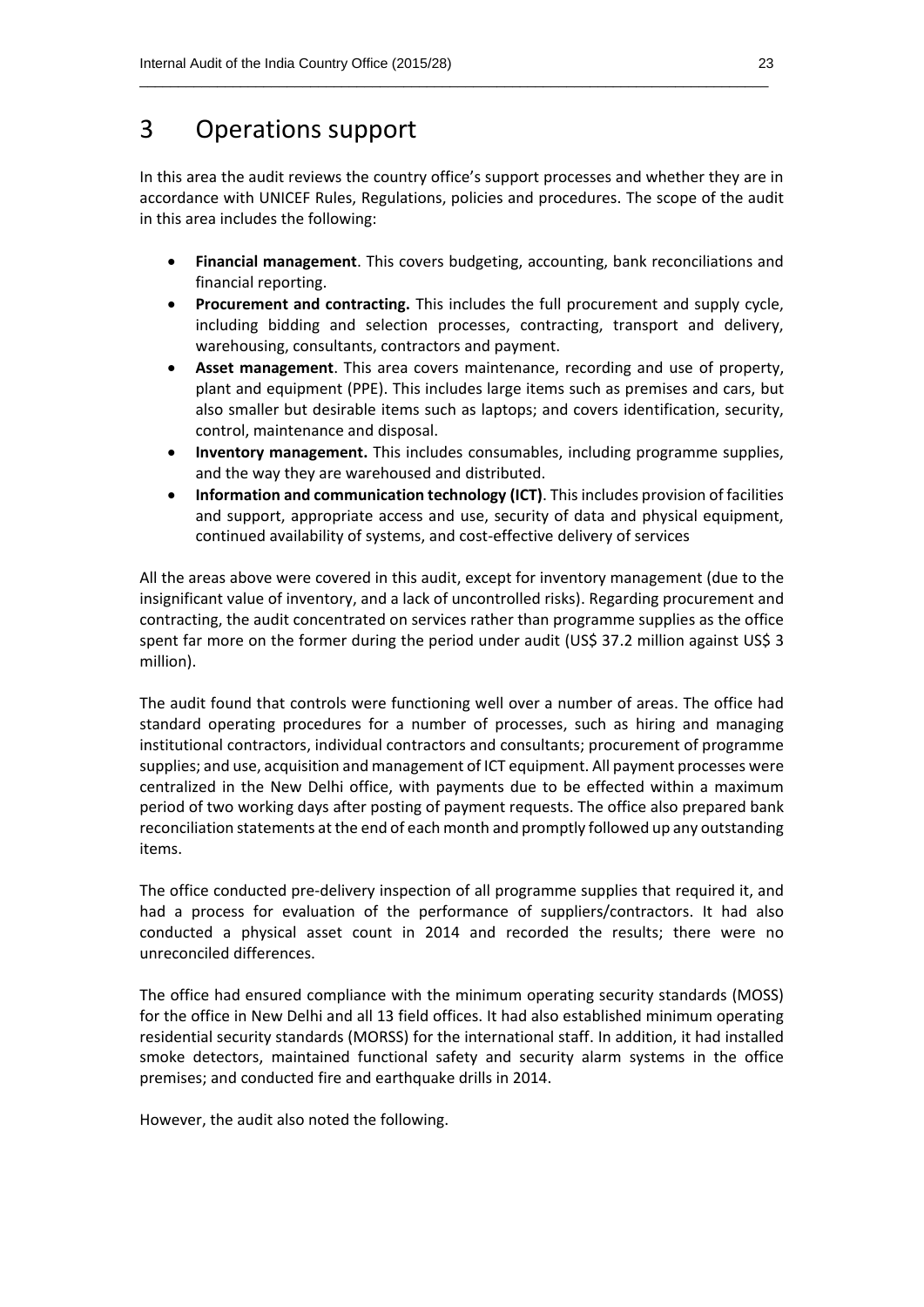#### Vendor master records

UNICEF's Supply Manual and the relevant VISION guidance notes provide guidance for the creation, maintenance, and use of, and access to, vendor records in VISION. The creation of vendor master records should be done centrally by the designated staff member(s). An office is expected to ensure the completeness of the vendor's details in the master record – especially the payment method and the banking details, as this information is required for processing of payments.

\_\_\_\_\_\_\_\_\_\_\_\_\_\_\_\_\_\_\_\_\_\_\_\_\_\_\_\_\_\_\_\_\_\_\_\_\_\_\_\_\_\_\_\_\_\_\_\_\_\_\_\_\_\_\_\_\_\_\_\_\_\_\_\_\_\_\_\_\_\_\_\_\_\_\_\_\_\_\_\_\_

It is also important to avoid creation of duplicate vendor master records, as these could provide erroneous information related to disbursements and liquidations of a vendor account, and increase the risk of overpayments or double payments. Duplicate records may also allow implementing partners to receive DCTs despite having previous cash transfers outstanding for more than six months.

The office had a process for the creation and maintenance of vendor master records in VISION, and had assigned the role to five staff members wherein each was responsible for the maintenance of specific categories of vendors, e.g. implementing partners, suppliers, or individual consultants. However, no one individual had been assigned overall responsibility for the maintenance of the vendor master records – which was especially important since the five staff members were in various sections.

Prior to the audit, the office had conducted a vendor master record clean-up by identifying duplicate records and marking some of them for deletion and/or blocking them from posting. Once the vendor master record is marked for deletion, UNICEF headquarters will delete it centrally at a given time. Meanwhile, if the vendor master record is blocked from posting, transactions can no longer be posted to the account of this vendor.

The clean-up exercise, however, was insufficient. The audit found that vendor master records were duplicated for 363 vendors, totalling 845 of the 8,494 vendor master records. The 363 vendors included NGOs that had vendor accounts both as implementing partners and, at the same time, as field-office vendors (e.g. suppliers); while others were both suppliers and individual contractors, or both staff members and individual contractors.

The vendor master records had been created without ascertaining whether vendor master records for those vendors had previously been created in the system and appropriately categorized. The duplication had also occurred during the data migration from the legacy system to VISION when it was introduced in 2012, since there was insufficient review of vendor master records before their migration. A further cause was that some individual contractors/consultants had been vendors in several countries; in these cases, they should have been established as global vendors. Duplication of this sort creates an added risk of duplicate payments (although the audit did not observe any that had arisen for that reason).

The office had also identified inactive implementing partners. It added the prefix "Do-not-use" to the names of 1,248 of 2,552 vendor master records of implementing partners considered to be inactive, and blocked them from posting. The office thought that by doing so, only active implementing partners would be displayed and selected in the processing of DCTs. Unlike the legacy system, however, VISION did not have the facility of selecting active implementing partners only. With the renaming of the master records of the implementing partners, vendor master records became indistinguishable, especially since 138 of the 1,248 vendor master records had been renamed simply to "Do not use". This would prevent identification of the implementing partners and analysis of previous years' transactions with them.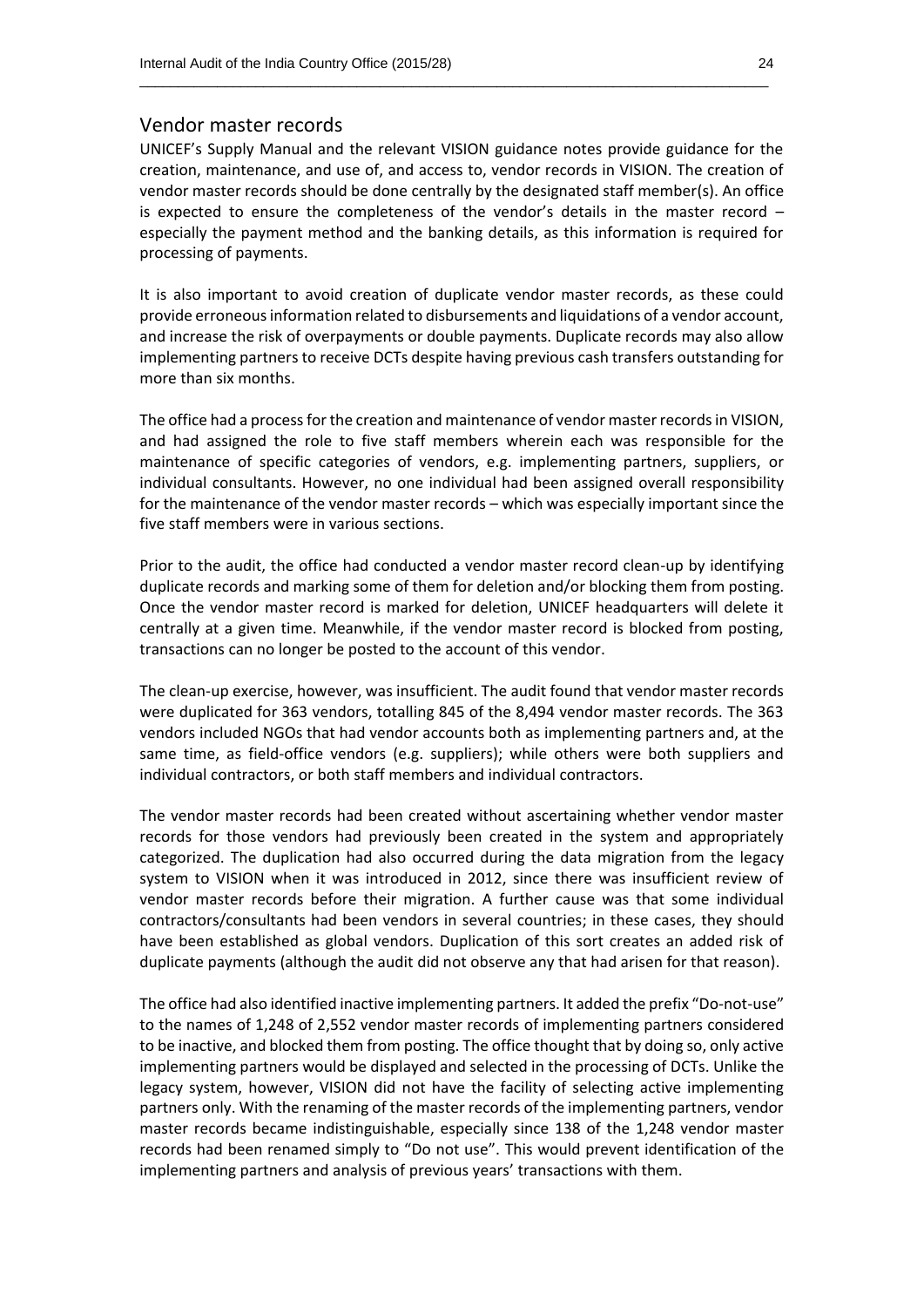Should there be a need to post transactions related to the inactive implementing partners, the pertinent vendor master records would have to be unblocked for posting. According to the office's established procedure, the Deputy Representative (Operations) had to authorize the unblocking of the vendor master records. Furthermore, aside from blocking the vendor master records from posting, the office had marked them for deletion even though transactions had been posted to these vendor master record accounts. In order to maintain an audit trail of the transactions, vendor master record accounts with posted transactions should not be marked for deletion.

\_\_\_\_\_\_\_\_\_\_\_\_\_\_\_\_\_\_\_\_\_\_\_\_\_\_\_\_\_\_\_\_\_\_\_\_\_\_\_\_\_\_\_\_\_\_\_\_\_\_\_\_\_\_\_\_\_\_\_\_\_\_\_\_\_\_\_\_\_\_\_\_\_\_\_\_\_\_\_\_\_

**Agreed action 14 (medium priority)**: The office agrees to:

- i. Revise the process for requesting and creating vendor master records to ensure that:
	- a. There are checks to ensure there is no existing master record for a vendor in VISION before another vendor master record is created; and,
	- b. No vendor master record is created if the same vendor has existed in another office. The office should instead request the office concerned to classify the vendor as a global vendor.
- ii. Reinstate the names of the implementing partners that had been considered as inactive, and review the need for blocking them from posting and marking them for deletion.
- iii. Assign responsibility for overall oversight of creation and maintenance of vendor master records.
- iv. Periodically review the vendor master records in order to ascertain validity of vendors with multiple master records, and block and mark for deletion master records considered invalid or duplicate; and prevent duplication and ensure completeness and accuracy of records.
- v. As an administering office, identify the global vendors with India as the location, and tag them as such. Also, inform the other country offices affected of the existence of these global vendors, and ask these country offices to block the duplicate vendor master records they have created from future use.

Staff responsible for taking action: Procurement Specialist Date by which action will be taken: September 2016

# Processing of cash transfer payments

**.** 

The audit reviewed whether transactions in relation to cash transfers were processed appropriately, promptly and completely and in accordance with UNICEF Financial Regulations and Rules.

*Release of direct cash transfers (DCTs):* The audit reviewed 30 sampled payments of direct cash transfers and noted that the Funding Authorization Certificate of Expenditure (FACE)<sup>10</sup> forms were not properly filled in. Some FACE forms did not state the period of activities for which direct cash transfers were being requested. Also, the activity description in a number of FACE forms did not reflect the activities in the agreed workplan. In a few of these cases, the

 $10$  The Funding Authorization Certificate of Expenditure (FACE) form is used by the partner to request and liquidate cash transfers. It is also used by UNICEF to process the requests for and liquidation of cash transfers. The FACE forms should reflect the workplans, which set out the activities for which funds are being requested, or on which they have been spent. The FACE form was designed for use with the HACT framework, but can also be used outside it.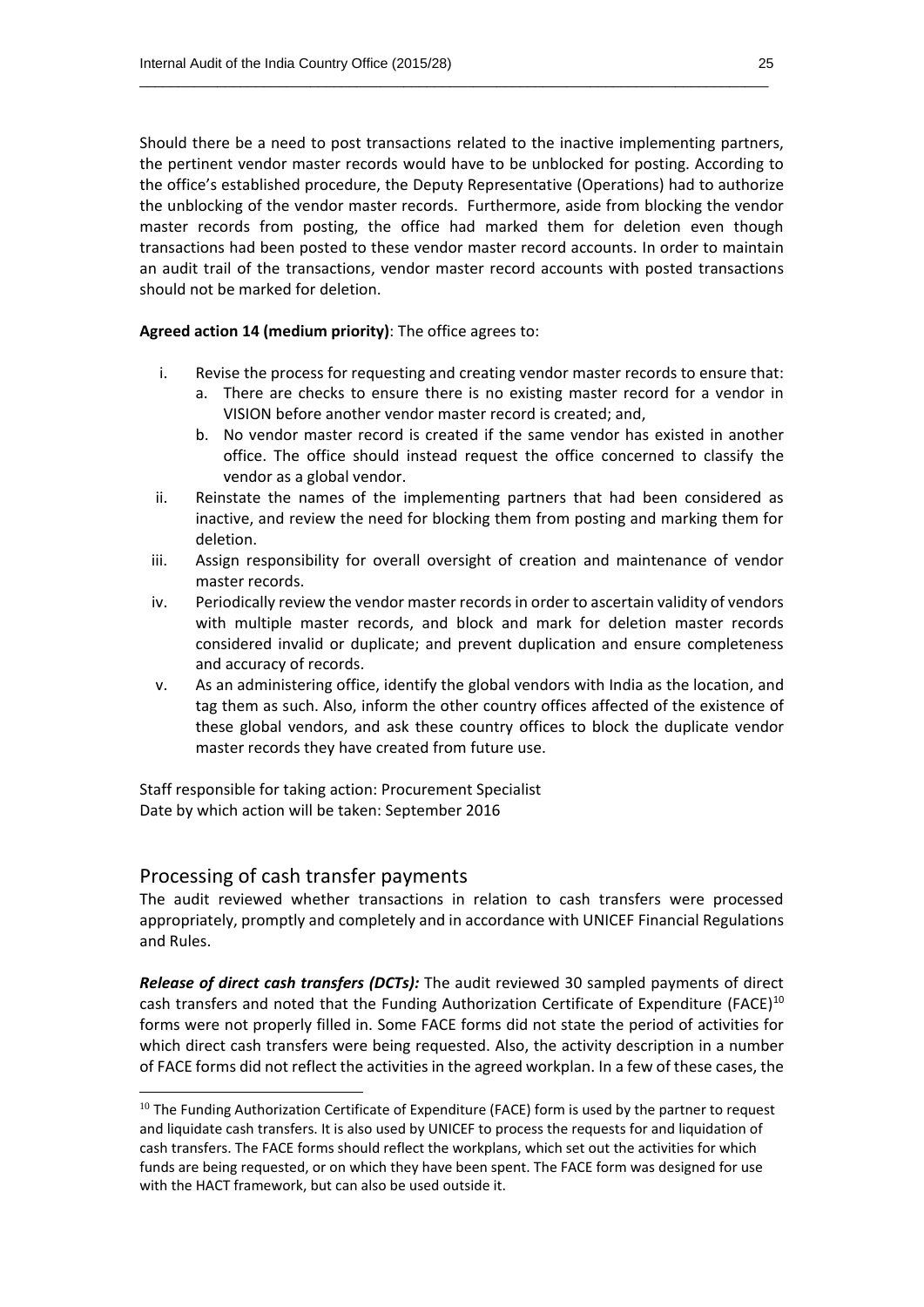budget items or the name of the programme were given as the description of the activity. This meant there was no assurance that the requested amounts were for the activities agreed in the workplan. It was also noted that the office did not maintain a record of the authorized representatives of the implementing partners and their specimen signatures. There was therefore no certainty that the cash transfers were requested by the partners' authorized representatives.

\_\_\_\_\_\_\_\_\_\_\_\_\_\_\_\_\_\_\_\_\_\_\_\_\_\_\_\_\_\_\_\_\_\_\_\_\_\_\_\_\_\_\_\_\_\_\_\_\_\_\_\_\_\_\_\_\_\_\_\_\_\_\_\_\_\_\_\_\_\_\_\_\_\_\_\_\_\_\_\_\_

DCTs to partners were not processed and released on time. The processing of 30 sampled requests for cash transfers (with an aggregate value of US\$ 3.0 million) took an average of 25 days from the time of request to release of payments. The processing time ranged from four to 108 days. This exacerbated delays already caused by the late submission of the requests by the implementing partners. On average, the requests were submitted on the activity start date; only six of the 30 DCTs sampled were provided to implementing partners before the planned start dates of the activities.

Further, six of the 30 sampled requests for cash transfers were recorded with the wrong general ledger account. Although the main activities in those requests pertained to training, they were not classified as such, and the recorded expenditures did not accurately present the nature of the transactions.

*Liquidation of cash transfers:* DCTs are meant to be liquidated within six months of their release. At the time of the audit (May 2015), the office had outstanding (unliquidated) DCTs worth approximately US\$ 9.1 million. About US\$ 400,000 of this had been outstanding for over six months; of that, about US\$ 21,483 (less than one percent of the total outstanding DCTs) had remained unliquidated for over nine months. The nine-month figure was within the corporate threshold of one percent.

The audit reviewed a sample of 16 liquidations of DCTs. It noted that there was limited assurance that the reported activities and expenditures were in accordance with those agreed and authorized. None of the 16 liquidation transactions sampled included the previous FACE forms and the related budget details against which the expenditures were being reported.

It had taken the office an average of 19 days (in three cases, over a month) to approve and verify the liquidations following receipt of the liquidation documents from the implementing partners. The protracted process of approval and verification of reported expenditures also affected subsequent releases, as UNICEF policy is not to release DCTs to implementing partners with previous cash transfers outstanding for over six months.

*Reimbursement of cash transfers:* The audit reviewed a sample of six cases of reimbursements of cash transfers made to implementing partners. In four of the six sampled cases, the implementing partners had not secured approval prior to incurring the expenditures; despite this, the office reimbursed the amount.

Following discussions with implementing partners, and with the office staff, the audit noted that the shortcomings above were generally due to an insufficient understanding of the relevant procedures, particularly on the use of the FACE form and the release and liquidation of cash transfers – notwithstanding training that had been conducted by the office.

**Agreed action 15 (medium priority)**: The office agrees to institute mechanisms, including training, to improve implementing partners' and office's understanding on the use of the FACE form and the release and liquidation of cash transfers. It also agrees to strengthen the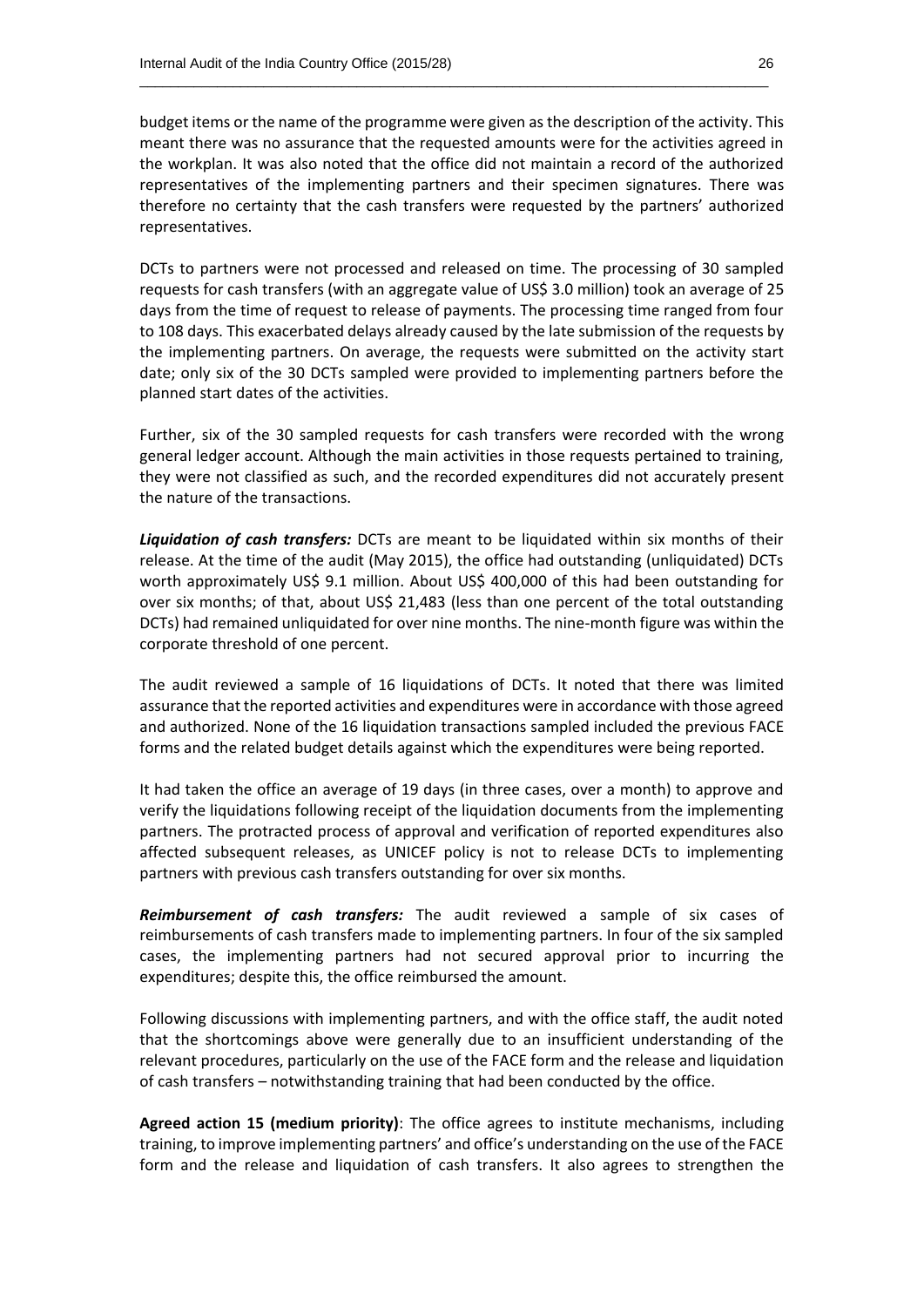processing of cash transfer payments and establish measures so that:

i. The implementing partners fill in the Funding Authorization Certificate of Expenditure (FACE) forms properly when requesting direct cash transfers (DCTs), correctly indicating on the FACE forms the activities in the workplan and the duration of the activities.

\_\_\_\_\_\_\_\_\_\_\_\_\_\_\_\_\_\_\_\_\_\_\_\_\_\_\_\_\_\_\_\_\_\_\_\_\_\_\_\_\_\_\_\_\_\_\_\_\_\_\_\_\_\_\_\_\_\_\_\_\_\_\_\_\_\_\_\_\_\_\_\_\_\_\_\_\_\_\_\_\_

- ii. The implementing partners submit requests for direct cash transfers with ample time for the office to process payments before the planned start date of the activities.
- iii. The office processes requests for DCTs, and their liquidation, quickly.
- iv. Cash transfer payments are recorded with the appropriate general ledger account code.
- v. The documentation for the liquidation of DCTs is accompanied by the previous FACE forms and the related budget details against which the expenditures were being reported.
- vi. The implementing partners secure the office's approval before they incur expenditures to be reimbursed later.

Staff responsible for taking action: Programme Specialist, Monitoring for Development; Chiefs of Field Offices

Date by which action will be taken: September 2015

### Service procurement

 $\overline{a}$ 

The office had standard operating procedures for hiring and managing institutional service providers, individual consultants and contractors and for supply procurement. It had maintained a roster of suppliers and service providers and concluded long-term arrangements with a number of suppliers and service providers. There was also a checklist of required documents.

The country office spent US\$ 3 million on programme supplies and US\$ 37.2 million on services during the period from January 2014 to March 2015. In its review, the audit concentrated on service procurement as it constituted a far greater part of the office's expenditure. It noted the following.

*Third-party contracts:* The office had used third-party contractors to "hire consultants to work for the government to provide technical assistance for the Flagship Programmes that are within the UNICEF mandate, and specific UNICEF-supported interventions".<sup>11</sup> Typically, the consultants were administratively managed by the third-party contractors, but were in government premises and under the technical supervision of the office.

Given the risks associated with third-party contracting, the office had commissioned a firm of chartered accountants to conduct an assessment of the third-party contracting and audits of the contractors' management of the consultants, and their compliance with the provisions of their respective contracts. Based on the results of the assessment and the audits, the office issued guidance specifically dealing with the third-party contracting.

However, the office had not obtained legal advice with respect to third-party contracts to ensure that the office was not exposed to legal action – especially since the office was the

<sup>&</sup>lt;sup>11</sup> Quote is from a December 2014 memo from the Representative to all Chiefs of sections and field offices explaining, and providing guidance on, various contractual arrangements.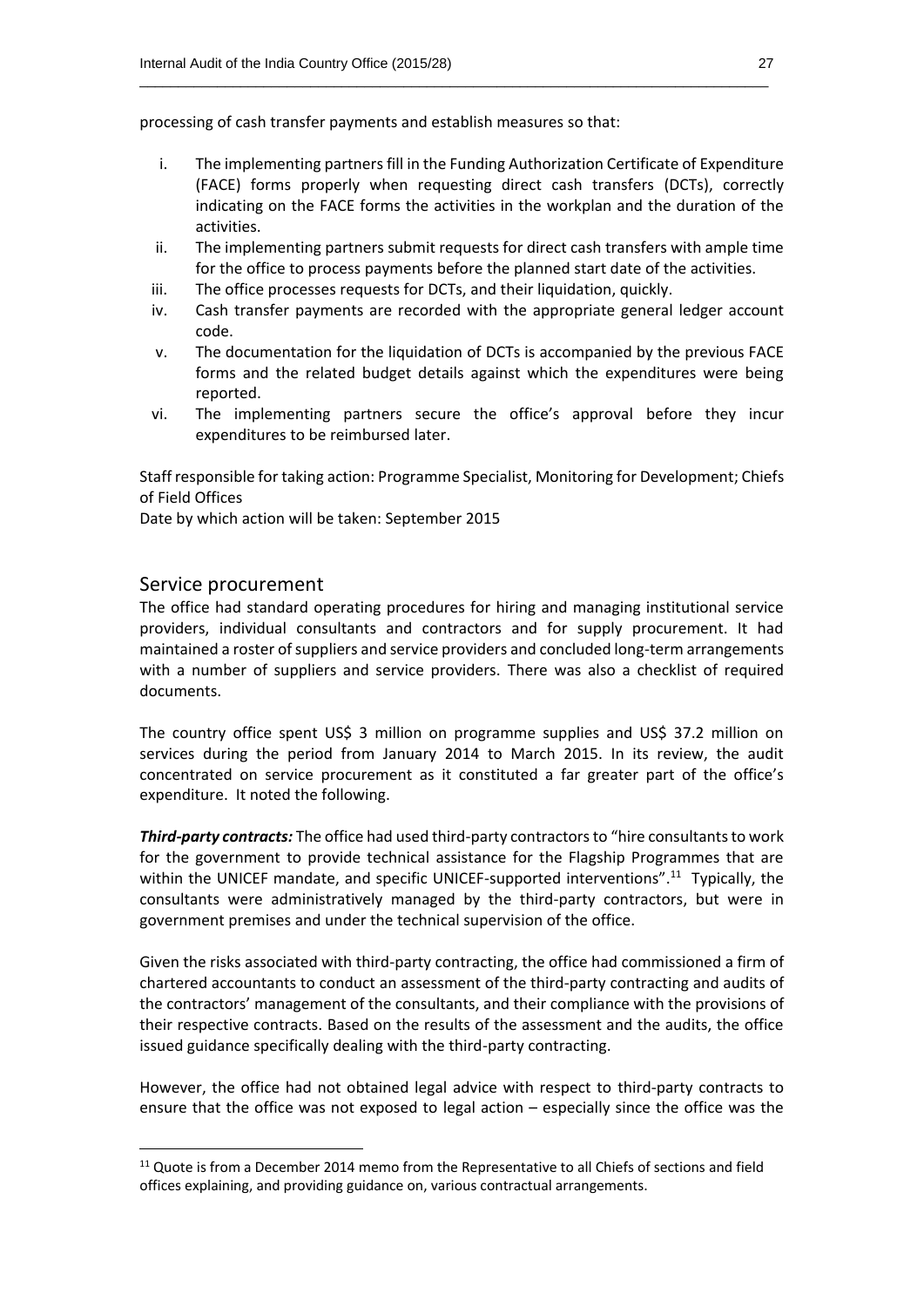consultants' technical supervisor, approved their travels and paid their fees to the contractors based on their attendance/outputs. The office said that it has previously requested UNICEF's legal adviser for his opinion on this method of contracting but had not received it.

\_\_\_\_\_\_\_\_\_\_\_\_\_\_\_\_\_\_\_\_\_\_\_\_\_\_\_\_\_\_\_\_\_\_\_\_\_\_\_\_\_\_\_\_\_\_\_\_\_\_\_\_\_\_\_\_\_\_\_\_\_\_\_\_\_\_\_\_\_\_\_\_\_\_\_\_\_\_\_\_\_

*Authorizations of requests for services:* The audit reviewed 10 sampled contracts with an aggregate value of US\$ 3.1 million, and noted that the requests for services relating to seven of the 10 sampled contracts were authorized late. They had been authorized either after a proposed contract had already been reviewed by the Contract Review Committee (CRC), or when it was about to be issued. Consequently, the contracting process, including bidding, had taken place before funding had been secured.

**Terms of reference (ToR):** Although the ToRs relating to nine of the 10 sampled contracts were reviewed and approved, they were not clear and specific regarding (for example) the timeline for recruitment of consultants by the third-party contractor, the tasks and the deliverables, and the deadline for submission of the deliverables. There was confusion between the tasks and deliverables in some of the contracts, to the extent that the only deliverables were monthly reports. This was particularly prevalent in third-party contracts where the consultants being recruited by the third-party contractors were for posting in the government. These consultants were mainly paid based on their attendance instead of their outputs. The inadequacy of ToRs presented a risk that the required outputs/results might not be delivered/achieved.

*Contract provisions:* The deliverables, their scheduled deliveries and the payment terms were not clear or specific in any of the 10 contracts sampled by the audit. They could therefore be subject to misunderstandings. Also, the payment terms were not linked to the scheduled deliveries of the deliverables. The deliverables specified in the contracts were either the name of the consultancy/support/activity, the first of several deliverables, or the fee.

The scheduled delivery dates were mostly the end of the contracts, instead of the submission dates of the deliverables. This situation was partly due to the inappropriate recording of the deliverables, their scheduled deliveries and the payment terms in VISION; and partly due to the lack of clarity and specificity of the ToRs (see above).

*Competitive selection:* Seven of the 10 sampled contracts had gone through a competitive selection process. However, two did not, and a third did not have documentation of the competitive selection on file. In one of the two contracts not subjected to competitive selection, the section requested an exemption due to "paucity of time". In the second contract, the office selected the contractor on the basis of the contractor's response to a request for proposals a year earlier. It was also noted that the same contractor was no longer considered as a partner in its area of expertise at the time of the contract. The lack of competitive selection jeopardized the office's ability to obtain the right services at the most competitive price.

*Out-of-pocket expenses (OPE):* In the case of third-party contracts, the consultants administratively managed by the contractors were allowed to incur expenses and seek reimbursements for OPE. The pertinent contracts, however, did not specify the types of OPE that could qualify for reimbursement. The contracts simply stated that OPE "includes DSA [*daily subsistence allowance*], mobility, communication, contingency and rent". Consultants may therefore claim reimbursements for expenses that the office may not have considered as OPE.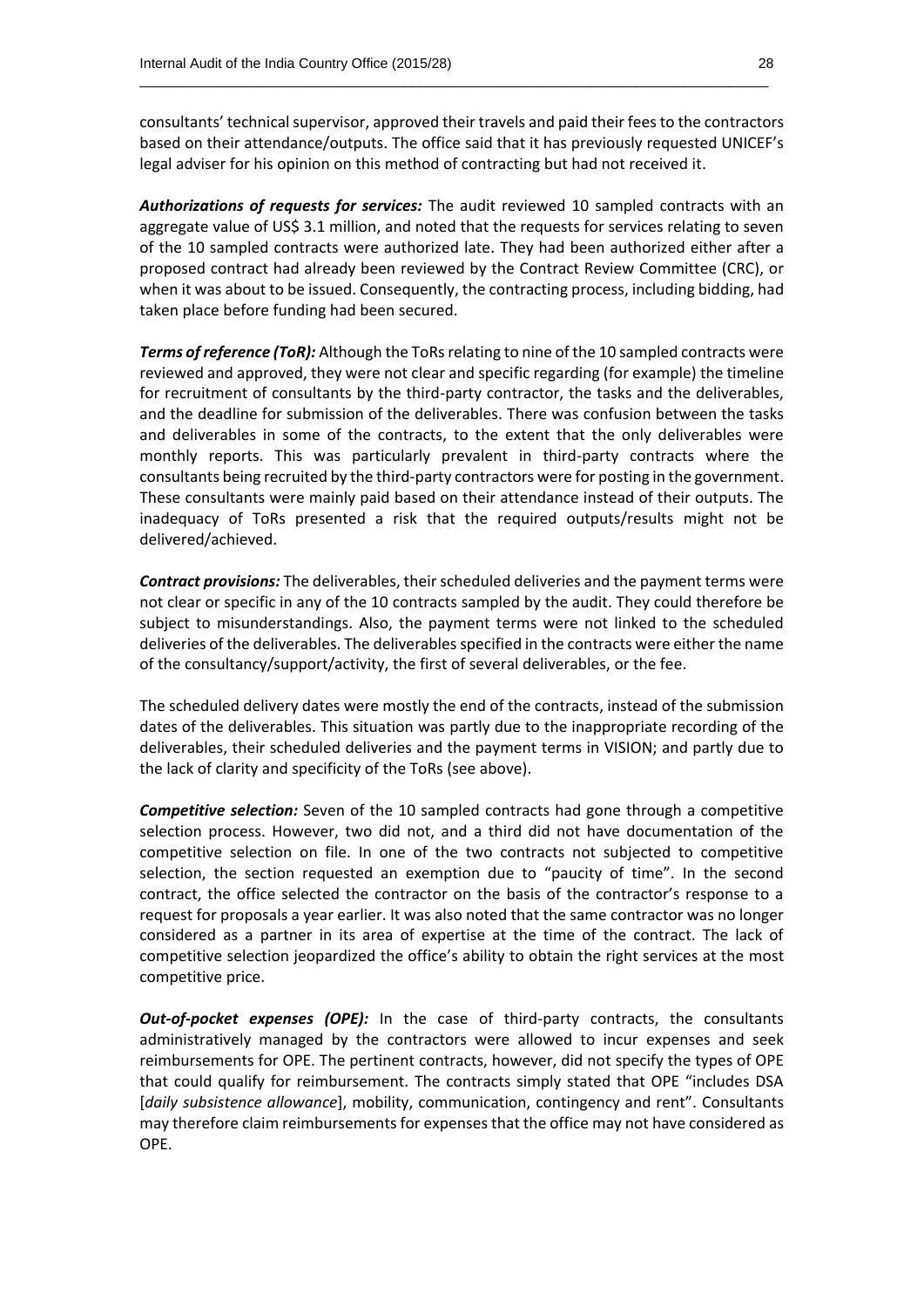*Open contracts:* When a contract is raised and released, the related funding is committed and is not available for other expenditures. This will remain the case even if the contract is cancelled or the funding is not used in full, unless the contract is closed properly in VISION. Of the 1,011 contracts that were valid up to 31 December 2014, 202 contracts with a net value of US\$ 949,607 had remained open at the time of audit (April 2015). Given the months that had elapsed, it seems likely that the services in question had either been completed and invoiced or the services were no longer required at the time of audit (April 2015). This meant that any remaining funds could have been used for other activities.

\_\_\_\_\_\_\_\_\_\_\_\_\_\_\_\_\_\_\_\_\_\_\_\_\_\_\_\_\_\_\_\_\_\_\_\_\_\_\_\_\_\_\_\_\_\_\_\_\_\_\_\_\_\_\_\_\_\_\_\_\_\_\_\_\_\_\_\_\_\_\_\_\_\_\_\_\_\_\_\_\_

**Agreed action 16 (high priority)**: The office agrees to:

- i. Follow up with the legal adviser for his legal opinion on the third-party contracting.
- ii. Institute measures including oversight and quality assurance review mechanism for contracting, and take the following steps:
	- a. Authorize requests for services prior to identification and selection/bidding of contractors.
	- b. Clearly define the tasks and deliverables, with their specific deadlines, in the terms of reference.
	- c. Clearly define all deliverables, with specific scheduled delivery dates, in the contracts, linking them with the payment terms.
	- d. Identify and select contractors by competitive selection.
	- e. Specify the types of out-of-pocket expenses that are allowable for reimbursement.
- iii. Identify any contracts that have passed their validity periods and have remained open. If the deliverables and invoices are no longer expected, the contracts are to be closed systematically in order to release the funds for other activities.

Staff responsible for taking action: Chief, Supply and Procurement; Deputy Representative, Operations; Programme Specialist, Monitoring for Development Date by which action will be taken: November 2015

# Information and communication technology (ICT)

The office had a standard operating procedure for the granting, modifying and revoking user access to ICT resources. It used electronic standard access form (eSAF) to provide users with access to core UNICEF ICT resources, such as the network, email, Intranet and VISION. The audit noted the following.

*Access requests:* The Human Resources (HR) section submitted access requests for authorization by the chief of section in New Delhi or field office. Upon authorization, the ICT section verified, approved and submitted electronically the request to the Global Help Desk in UNICEF Headquarters. Having HR section initiate the request should have ensured the correctness of the names and the accuracy of the contract expiry dates, since the HR section maintained the employment records of staff members. However, since the Supply and Procurement section recruited the individual consultants and maintained their employment records, the HR section was not in the position to ascertain the names and employment status of the individual consultants.

*User access to ICT resources:* A review of the access of all 411 ICT users in India country office at the time of the audit noted that 13 of them had access to ICT resources for more than a month beyond their contract expiry dates. In seven of these cases, it was for more than a year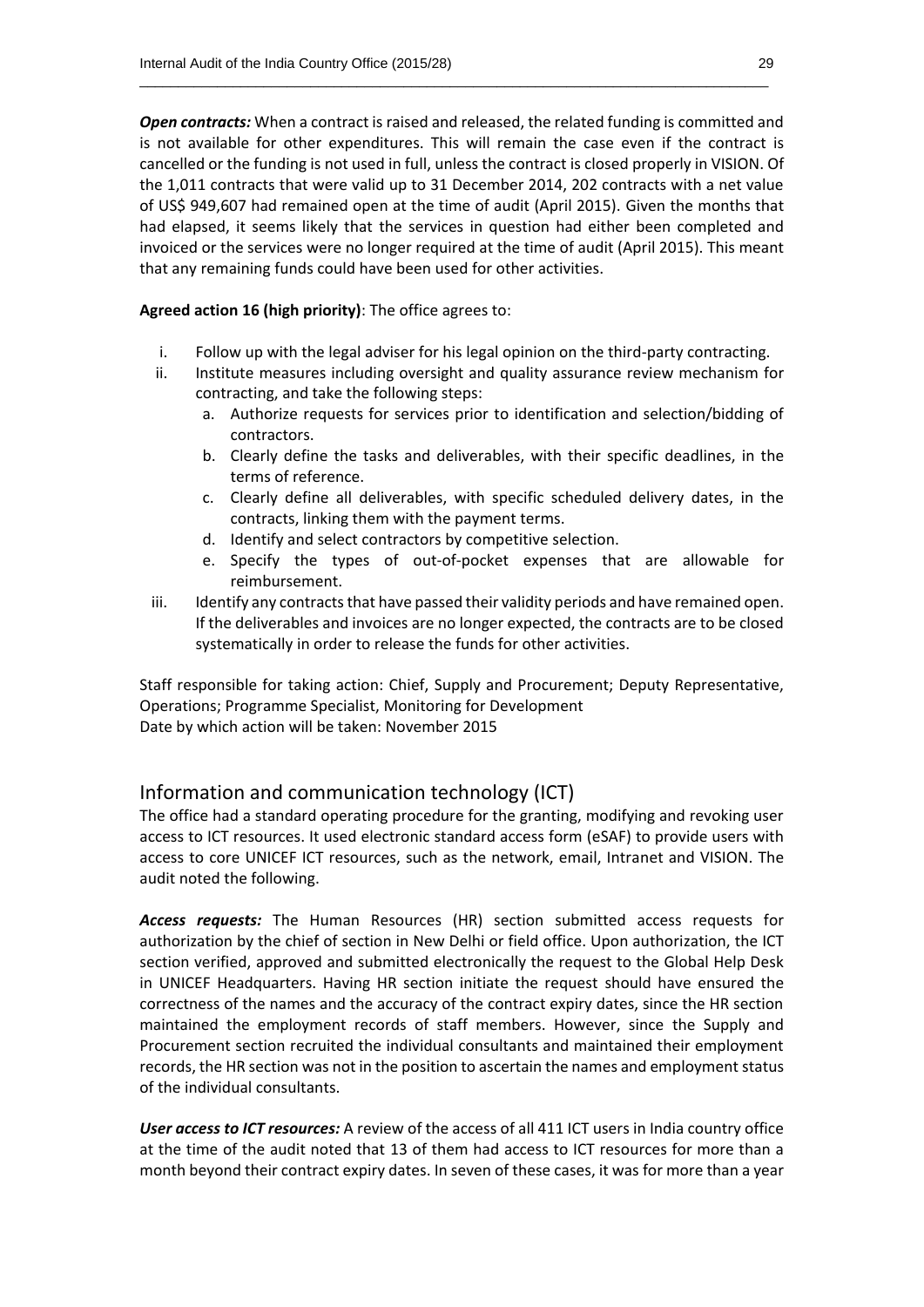(and up to two years) beyond their contract expiry dates. A further user who had already left still had access to ICT resources up to April 2016. At the same time, 55 users had their access rights set to expire before the expiry of their contracts.

\_\_\_\_\_\_\_\_\_\_\_\_\_\_\_\_\_\_\_\_\_\_\_\_\_\_\_\_\_\_\_\_\_\_\_\_\_\_\_\_\_\_\_\_\_\_\_\_\_\_\_\_\_\_\_\_\_\_\_\_\_\_\_\_\_\_\_\_\_\_\_\_\_\_\_\_\_\_\_\_\_

In addition, the names of 98 registered system users were inconsistent between VISION and the employment contracts; this could prevent the staff from acquiring their pension fund benefits, among other things.

Furthermore, 14 generic user accounts had been created for the service desks in New Delhi and the 13 field offices. The use of generic accounts precludes accountability. These service desks were manned by employees of institutional contractors. The office provided access, including access to the shared drive, to these employees without obtaining memoranda of understanding/non-disclosure agreements, which are intended to protect information security. Similarly, the office provided access to individual consultants using another domain name — unicefindia.org — without obtaining non-disclosure agreements.

*System application:* The office had implemented, on a test basis, an application "Travel2field" to allow the raising of travel authorizations for official travel within the country, although travel authorizations are raised in VISION. The application had been developed by the Sri Lanka country office and had been installed in the office under the auspices of the Regional Office. The application had yet to be certified. Corporate ICT policy (CF/ITSS/Policy/2012-002) specifies that "only certified software will be allowed to run on the ICT infrastructure". It also stipulates that "alternative products must not be certified if they replace, duplicate or contravene the established standards for operating systems, network, ICT security, telecoms, hardware, corporate applications or any software already in the globally certified list".

The above shortcomings increased the risks of unauthorized access and/or inappropriate transactions, resulting in potential loss of resources and data integrity.

**Agreed action 17 (medium priority)**: The office agrees to:

- i. Strengthen the established procedure, including oversight, for the application of controls over access to information and communication technology (ICT) resources.
- ii. Review the accuracy of the names of users, together with their respective contract expiry dates, and ensure that they are appropriately registered in VISION and in the system for provisioning and de-provisioning of access to ICT resources.
- iii. Establish procedures to ensure that consultants and service providers sign a nondisclosure agreement ahead of provisioning access to UNICEF systems.
- iv. Avoid creating generic accounts which are unwarranted, and using another domain name for its consultants.
- v. Regularly reconcile period of access to UNICEF systems with the expiry dates of staff contracts to ensure that they are consistent.

Staff responsible for taking action: Chief, Information and Communication Technology Date by which action will be taken: September, 2015

**Agreed action 18 (medium priority)**: In accordance with CF/ITSS/Policy/2012-002, the regional office agrees to refrain from implementing applications which have not yet been certified by the Regional Chief of Information and Communication Resources and/or the IT Solutions and Services Division.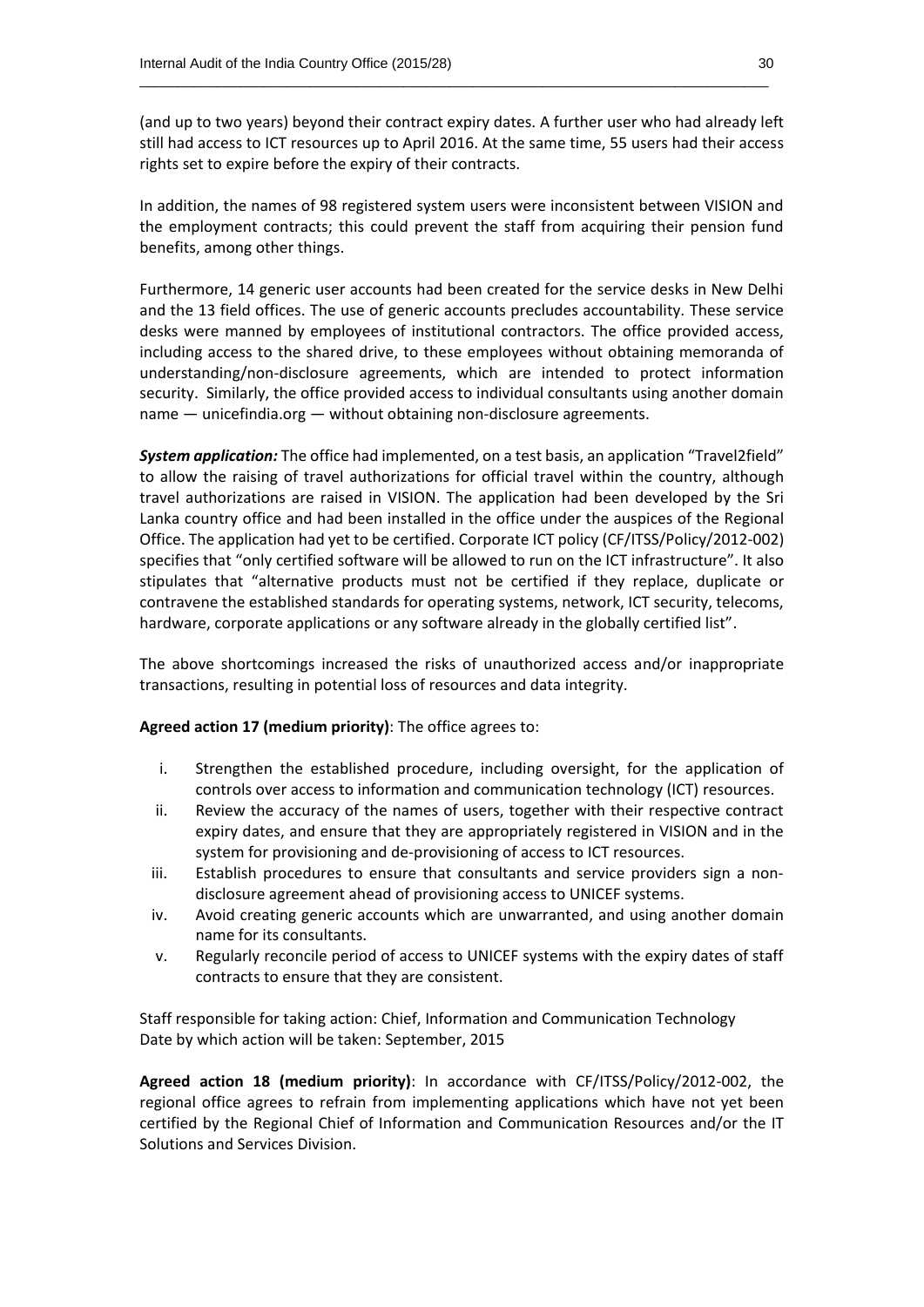Staff responsible for taking action: Regional Chief, Information and Communication Technology

\_\_\_\_\_\_\_\_\_\_\_\_\_\_\_\_\_\_\_\_\_\_\_\_\_\_\_\_\_\_\_\_\_\_\_\_\_\_\_\_\_\_\_\_\_\_\_\_\_\_\_\_\_\_\_\_\_\_\_\_\_\_\_\_\_\_\_\_\_\_\_\_\_\_\_\_\_\_\_\_\_

Date by which action will be taken: The office reports the action as having been taken.

### Business continuity

Effective business continuity management is critical to ensure that the office is prepared for potential incidents that could threaten the achievement of its core mission, and to enable it to restore critical business processes after events such as building fires, earthquakes or pandemic diseases. In this regard, the office had developed separate business continuity plans (BCPs) for each office location in New Delhi and the 13 field offices.

However, the 14 plans were stand-alone and were not integrated or linked. There were no provisions for the various office locations to coordinate action in an event affecting more than one office location.

The office locations in New Delhi and the 13 field offices had conducted simulation tests of their respective BCPs during 2014-2015. The results of the tests were documented, the lessons learnt were identified, and each office drew up action plans accordingly. However, the implementation of the action plans was not monitored. Following a request from the audit team, the office in New Delhi had to ask the field offices for updates on the implementation of the action plans. In addition, some BCPs were not kept up-to-date. For example, the office in New Delhi had yet to update the list of critical staff and delegation of authority, among others, due to staff movement and reorganization. Also, the BCP still referred to Lotus Notes, which was no longer in use.

**Agreed action 19 (medium priority)**: The office agrees to strengthen oversight over business continuity planning. Specifically, it agrees to:

- i. Link the various business continuity plans (BCPs) of the office locations in New Delhi and the 13 field offices.
- ii. Monitor the implementation of the action plans arising from the results of the simulation testing of the BCPs.
- iii. Regularly update the BCPs to reflect changing conditions.

Staff responsible for taking action: Deputy Representative, Operations Date by which action will be taken: February 2016

# Operations support: Conclusion

Based on the audit work performed, OIAI concluded at the end of the audit that, subject to implementation of the agreed actions described, the controls and processes over operations support, as defined above, were generally established and functioning during the period under audit.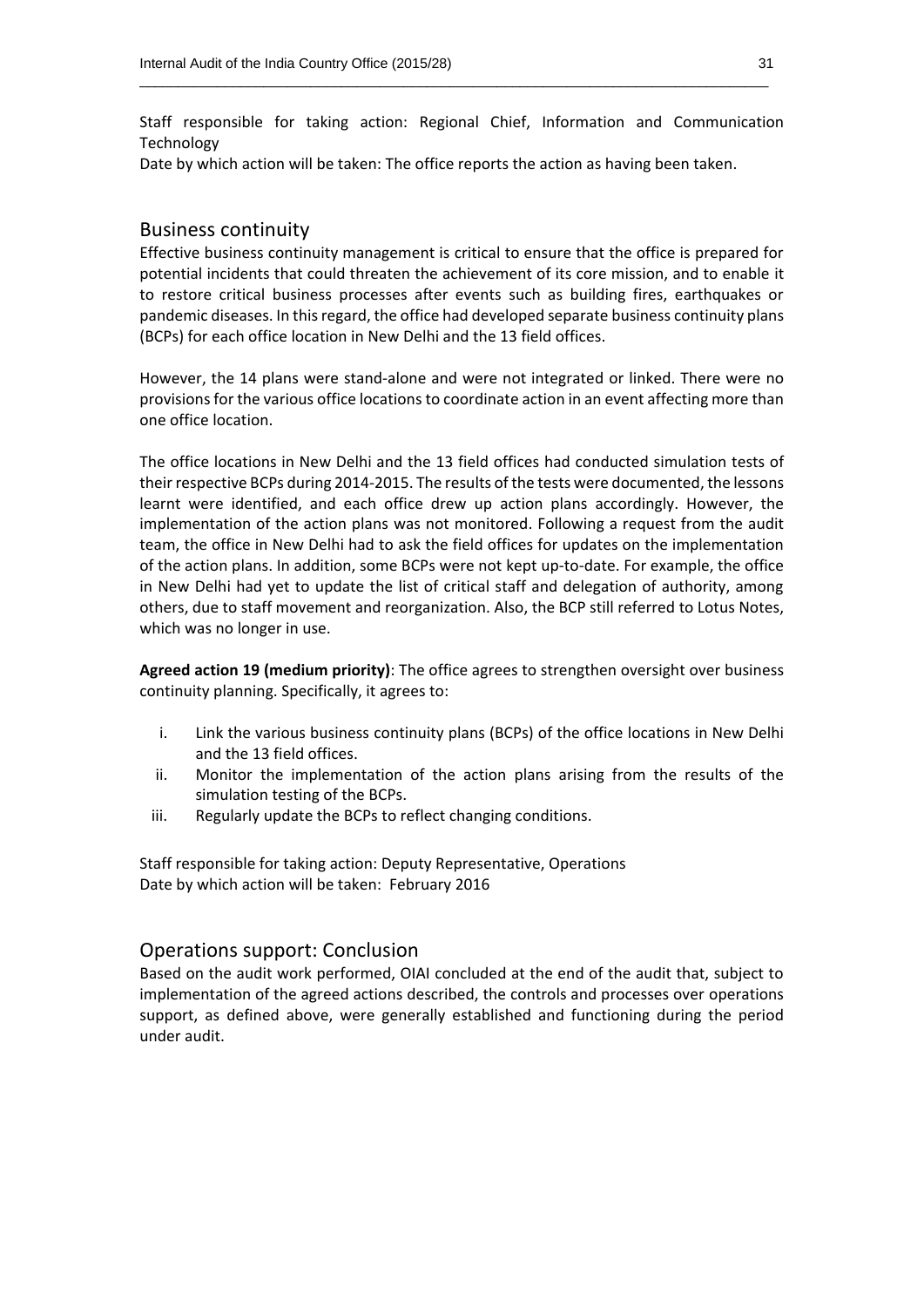# Annex A: Methodology, and definitions of priorities and conclusions

\_\_\_\_\_\_\_\_\_\_\_\_\_\_\_\_\_\_\_\_\_\_\_\_\_\_\_\_\_\_\_\_\_\_\_\_\_\_\_\_\_\_\_\_\_\_\_\_\_\_\_\_\_\_\_\_\_\_\_\_\_\_\_\_\_\_\_\_\_\_\_\_\_\_\_\_\_\_\_\_\_

The audit team used a combination of methods, including interviews, document reviews, testing samples of transactions. It also visited UNICEF locations and supported programme activities. The audit compared actual controls, governance and risk management practices found in the office against UNICEF policies, procedures and contractual arrangements.

OIAI is firmly committed to working with auditees and helping them to strengthen their internal controls, governance and risk management practices in the way that is most practical for them. With support from the relevant regional office, the country office reviews and comments upon a draft report before the departure of the audit team. The Representative and their staff then work with the audit team on agreed action plans to address the observations. These plans are presented in the report together with the observations they address. OIAI follows up on these actions, and reports quarterly to management on the extent to which they have been implemented. When appropriate, OIAI may agree an action with, or address a recommendation to, an office other than the auditee's (for example, a regional office or HQ division).

The audit looks for areas where internal controls can be strengthened to reduce exposure to fraud or irregularities. It is not looking for fraud itself. This is consistent with normal practices. However, UNICEF's auditors will consider any suspected fraud or mismanagement reported before or during an audit, and will ensure that the relevant bodies are informed. This may include asking the Investigations section to take action if appropriate.

The audit was conducted in accordance with the International Standards for the Professional Practice of Internal Auditing of the Institute of Internal Auditors. OIAI also followed the reporting standards of International Organization of Supreme Audit Institutions.

# Priorities attached to agreed actions

- **High:** Action is considered imperative to ensure that the audited entity is not exposed to high risks. Failure to take action could result in major consequences and issues.
- **Medium:** Action is considered necessary to avoid exposure to significant risks. Failure to take action could result in significant consequences.
- **Low:** Action is considered desirable and should result in enhanced control or better value for money. Low-priority actions, if any, are agreed with the countryoffice management but are not included in the final report.

# Conclusions

The conclusions presented at the end of each audit area fall into four categories:

# *[Unqualified (satisfactory) conclusion]*